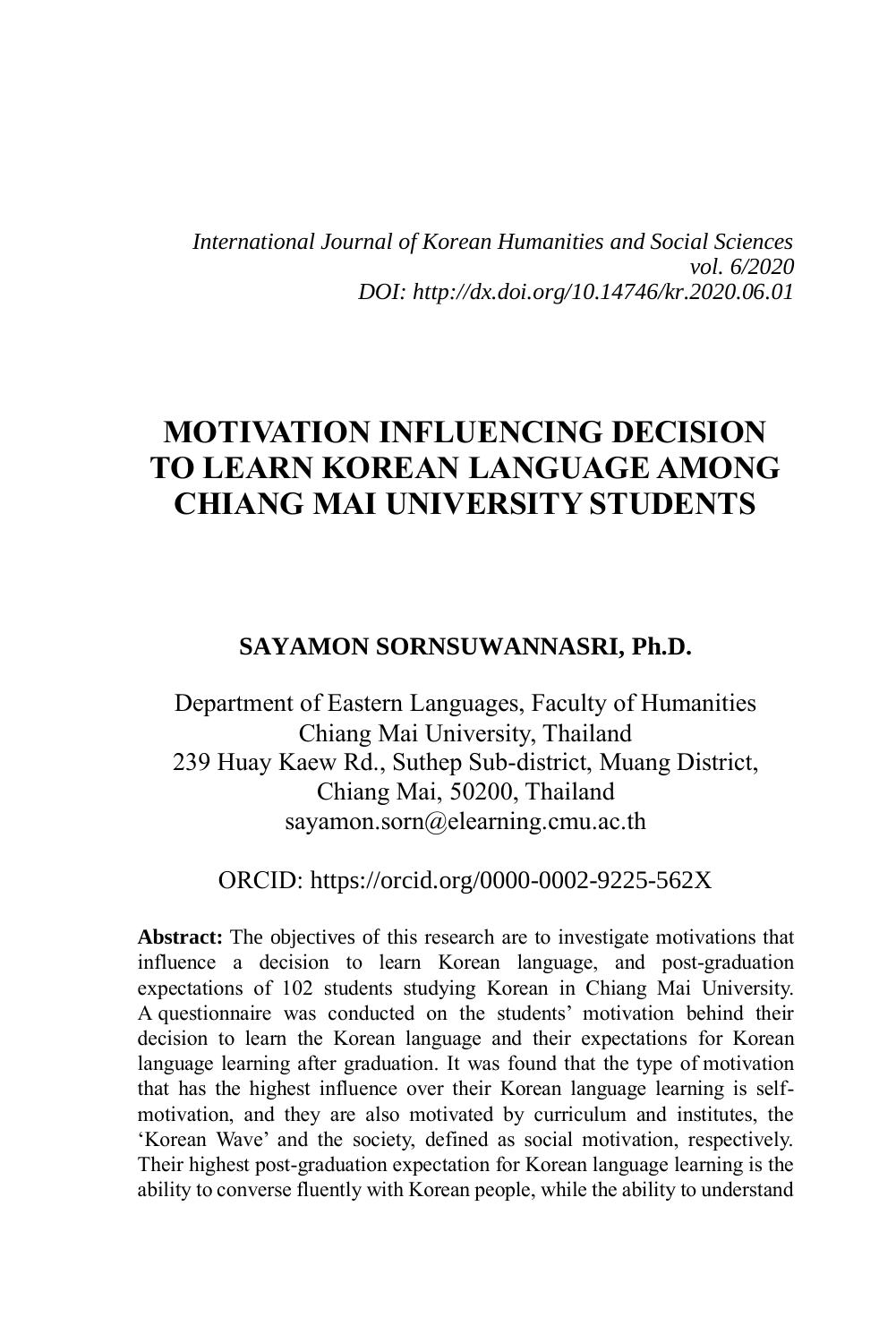*Sayamon SORNSUWANNASRI: Motivation Influencing Decision to …*

Korean songs/dramas/variety programs, the ability to understand Korean society and culture, the ability to get a job using the Korean language, the opportunity to study in South Korea and the opportunity to have new friends are the next highest expectations successively.

**Keywords**: motivation; Korean language learning; Chiang Mai University students.

### 치앙마이 대학교 학생들의 한국어 학습 결정에 영향을 미치는 동기

초록: 이 연구의 목적은 치앙마이 대학교에서 한국어 학습자 102 명의 한국어 학습 결정에 영향을 미치는 동기를 조사하는 것이고, 이에 따라 한국어를 배우기로 결정한 동기 및 졸업 후 지속적인 한국어 학습에 대한 기대치에 관한 설문을 실시하였다. 설문 조사를 통해 얻은 결과를 보면, 한국어 학습에 영향을 미치는 가장 큰 동기는 자기 동기 부여라는 것이며, 그 다음으로 커리큘럼과 교육 기관, '한류'와 사회적 동기를 통해 부여 받았다는 것이다. 교육 기관 내에서의 한국어 학습을 마치고 졸업 후 학습자들이 가장 기대하는 것은 한국인과 유창하게 대화 할 수 있는 능력을 갖추는 것이다. 그 다음으로는 한국 노래 / 드라마 / 예능프로그램을 이해할 수 있는 능력, 한국 사회와 문화를 이해할 수 있는 능력, 한국어를 사용하여 취업의 기회를 갖는 것, 한국에서 공부할 수 있는 기회 및 한국인 친구를 사귈 수 있는 기회에 대한 기대치가 있다는 것을 알게 되었다.

핵심어: 동기; 한국어 학습; 치앙마이 대학교 학생.

### **แรงจูงใจในการเลือกเรียนภาษาเกาหลีของนักศึกษามหาวิทยาลัยเชียงใหม่**

**บทคัดย่อ**: งานวิจัยนี้มีวัตถุประสงค์เพื่อศึกษาเกี่ยวกับแรงจูงใจในการเลือกเรียนภาษา เกาหลีและความคาดหวังหลังเรียนจบของของนักศึกษามหาวิทยาลัยเชียงใหม่ จำนวน 102 คนที่กำลังเรียนภาษาเกาหลี โดยใช้แบบสอบถามเป็นเครื่องมือในการสำร วจแรงจงใจในการเลือกเรียนภาษาเกาหลีและสำรวจความคาดหวังของผู้เรียนภาษาเกา หลีหลังเรียนจบจากสถาบันการศึกษาของตน ผลการวิจัยพบว่า แรงจูงใจในการเลือกเรี ียนภาษาเกาหลีของกล่มตัวอย่างอันดับแรกคือแรงจงใจจากตนเอง รองลงมาคือแรงจงใ จจากหลักสูตรและสถาบันการศึกษา รองลงมาคือแรงจูงใจจากกระแสนิยม และอันดับสุ ิดท้ายคือ แรงจุงใจจากสังคมแวดล้อม ส่วนความคาดหวังหลังเรียนจบจากสถาบันการศึ ึกษาของกล่มตัวอย่างอันดับแรกคือ สามารถสนทนาภาษาเกาหลีกับคนเกาหลีได้อย่าง คล่องแคล่ว รองลงมาคือสามารถเข้าใจเพลง/ ซีรี่ส์/ รายการวาไรตี้เกาหลีได้เป็นอย่างดี ่ เข้าใจสังคมและวัฒนธรรมเกาหลีเป็นอย่างดี สามารถนำความรู้ภาษาเกาหลีไปใช้ประ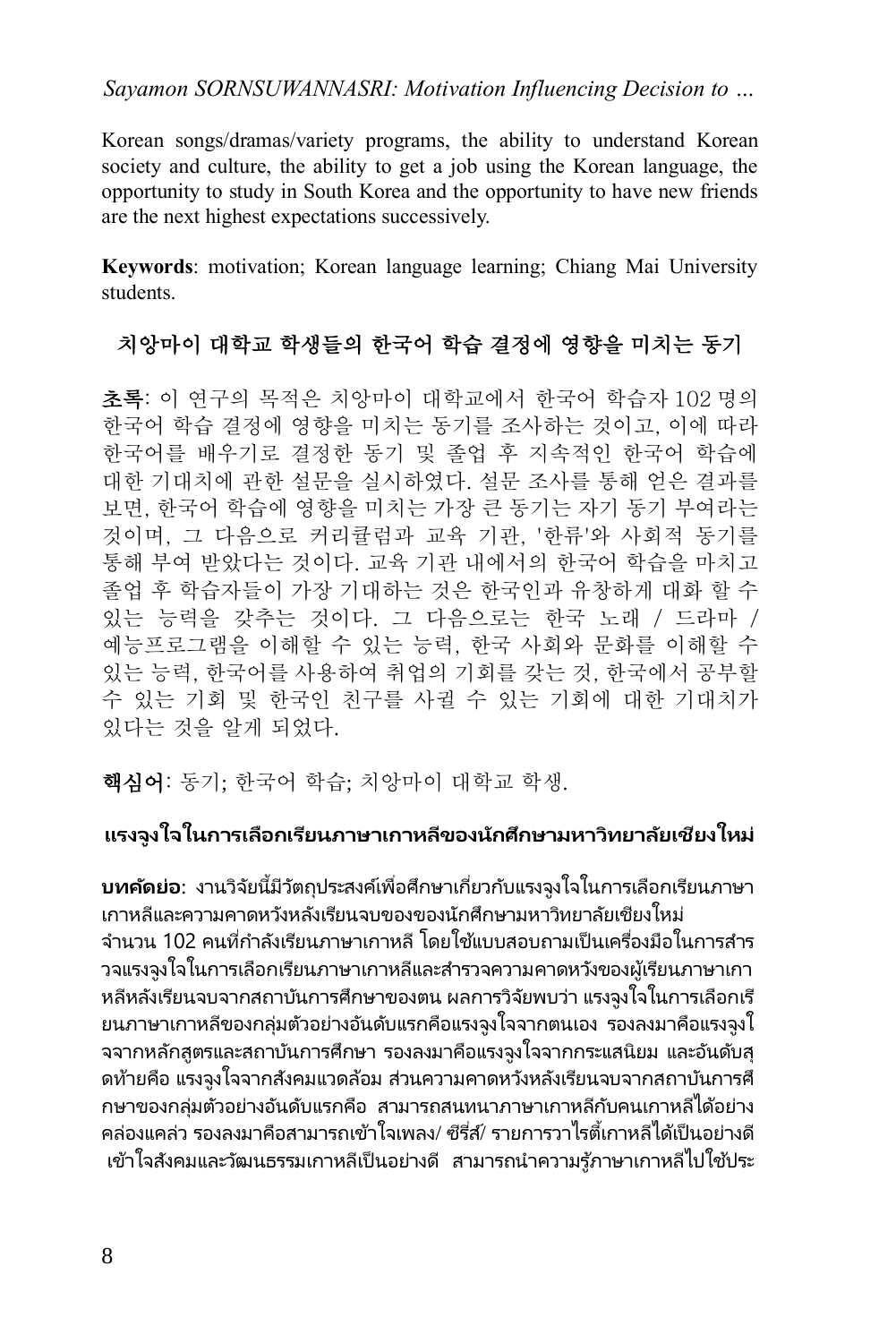กอบอาชีพได้ มีโอกาสได้ไปศึกษาต่อ ณ ประเทศเกาหลีใต้ และได้รู้จักเพื่อนใหม่มากขึ้ น ตามลำดับ.

**ค าส าค ัญ**: แรงจูงใจ; การเรียนภาษาเกาหลี; นักศึกษามหาวิทยาลัยเชียงใหม่.

#### **MOTYWACJA I JEJ WPŁYW NA DECYZJĘ O PODJĘCIU NAUKI JĘZYKA KOREAŃSKIEGO PRZEZ STUDENTÓW UNIWERSYTETU CHIANG MAI**

**Abstrakt:** Celem niniejszego artykułu jest analiza motywacji wpływającej na decyzję o podjęciu nauki języka koreańskiego oraz na oczekiwania po zakończeniu studiów u 102 studentów Uniwersytetu Chiang Mai. Wśród studentów-respondentów przeprowadzono ankietę by ustalić motywację leżącą u podłoża takiej decyzji oraz wpływającą na ich oczekiwania związane z nauką języka po ukończeniu edukacji. Wyniki wskazują, że do podjęcia tej decyzji skłaniała studentów w największym stopniu motywacja własna; studenci byli także zmotywowani programem studiów i instytucjami edukacyjnymi, *koreańską falą* (*Korean Wave*) oraz społeczeństwem ujmowanym przez pryzmat motywacji społecznej. Umiejętność płynnej komunikacji z Koreańczykami po ukończeniu studiów stanowiła najbardziej pożądane i oczekiwane osiągnięcie. Wśród kolejnych pożądanych umiejętności wskazywano kolejno zrozumienie koreańskich programów telewizyjnych i muzyki, zrozumienie społeczeństwa i kultury koreańskiej, szansę na podjęcie pracy z wykorzystaniem tego języka, możliwość studiowania w Korei Południowej jak i szansę na zawiązanie nowych przyjaźni.

**Słowa klucze**: motywacja; nauka języka koreańskiego; studenci Uniwersytetu Chiang Mai.

### 1. Introduction

Thailand and South Korea have a long history in relationship. They have become closer and grown more mutual cooperations. Thai Government has also welcomed more and more Korean businesses and investment in such areas as restaurants and technology-related industrial enterprises. Consequently, the Korean language as an essential tool in bilateral communication in all aspects, ranging from tourism, medical cooperation, commerce, cultural exchanges, has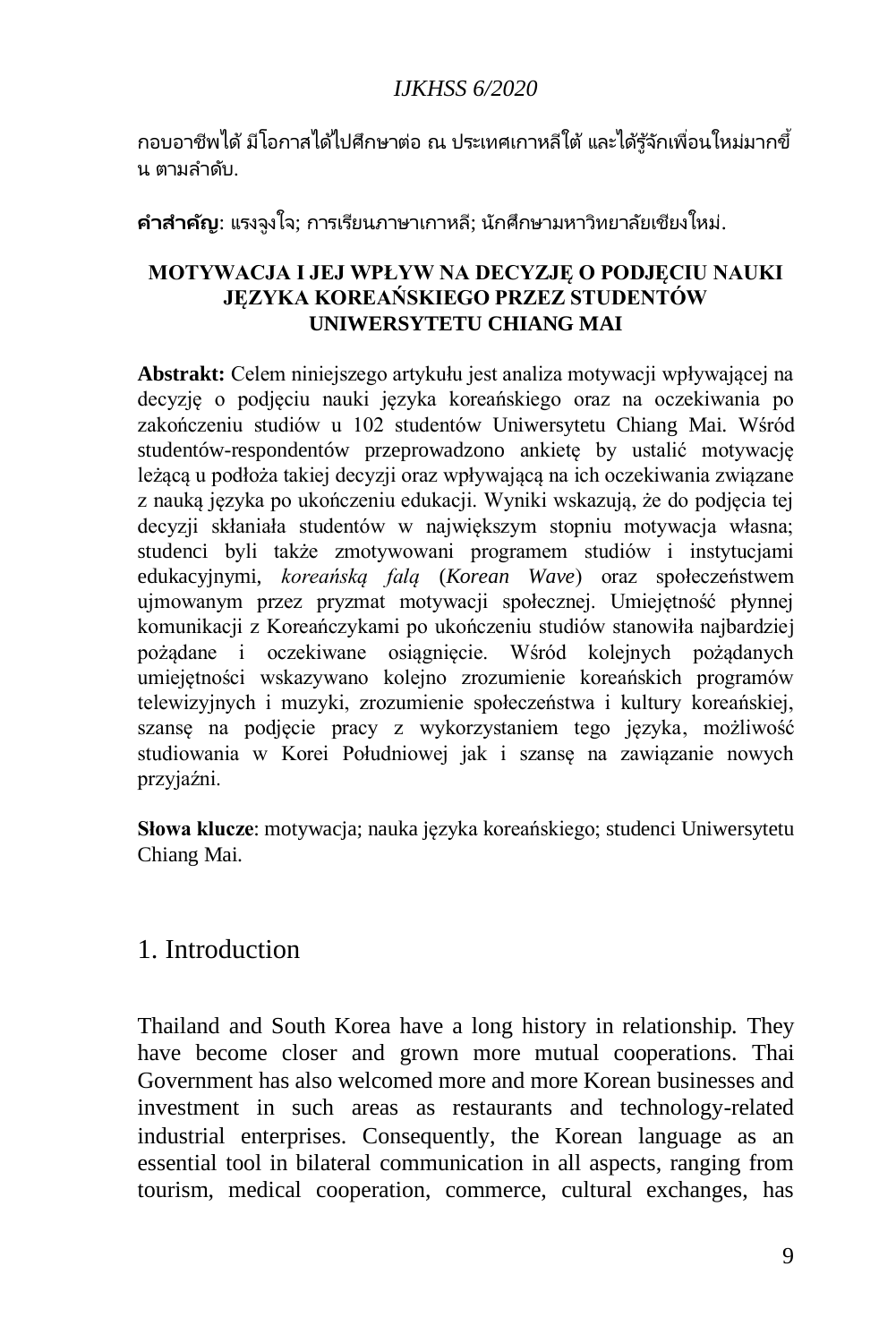become increasingly popular and significant among Thais. Also, a number of Thai students interested in learning Korean language and culture has been growing larger within a few decades. While the aforementioned factors might contribute to an increase in the number of students learning Korean, I believe that there is still a need for further studies on students' motivation to learn Korean.

First of all, I have to mention that this research derived a partial data of my another, recently published paper of the same research area, titled "Motivation Factors Affecting Korean Language Learning in Secondary Schools and Universities in the Upper Northern Region of Thailand" (see Sornsuwannasri 2020). Inspite of the similarity of the title of this research, there is a difference in a scope of target group, which leads to different results. The earlier research included broader participants group, which were students from five secondary schools, and three universities in the upper northern region of Thailand, whereas this paper will concentrate on examining only students of Chiang Mai University, Thailand. There were statistics analysis, including rating scales of each types of motivation and expectation of students after graduation, and also the significant correlation between personal data (age, gender, level of education, etc.) and the types of motivation affecting Korean language learning. Whereas this research will focus on analyzing rating scales of each types of motivation and expectation of students, excluding a correlation analysis between personal data and the types of motivation.

The number of Chiang Mai University students registered for Korean classes are also increasing significantly every year. The primary research in my classrooms presented various reasons that made the students interested in Korean language. Therefore, it is imperative to study motivation and factors influencing Korean language learning decision among Chiang Mai University students as Chiang Mai, a province with social and cultural diversity, is experiencing economic expansion and a rising influx of Koreans, hence emphasizing the importance of Korean language capability. Therefore, I believe that this research, focusing on this data group, is instrumental in providing comprehensive information about the initial motivation of the students and, subsequently, in developing and improving Korean language teachings in the university so as to best responds to the needs of learners as well. Therfore, the objectives of this research are 1) to investigate motivation influencing Chiang Mai University students' decision to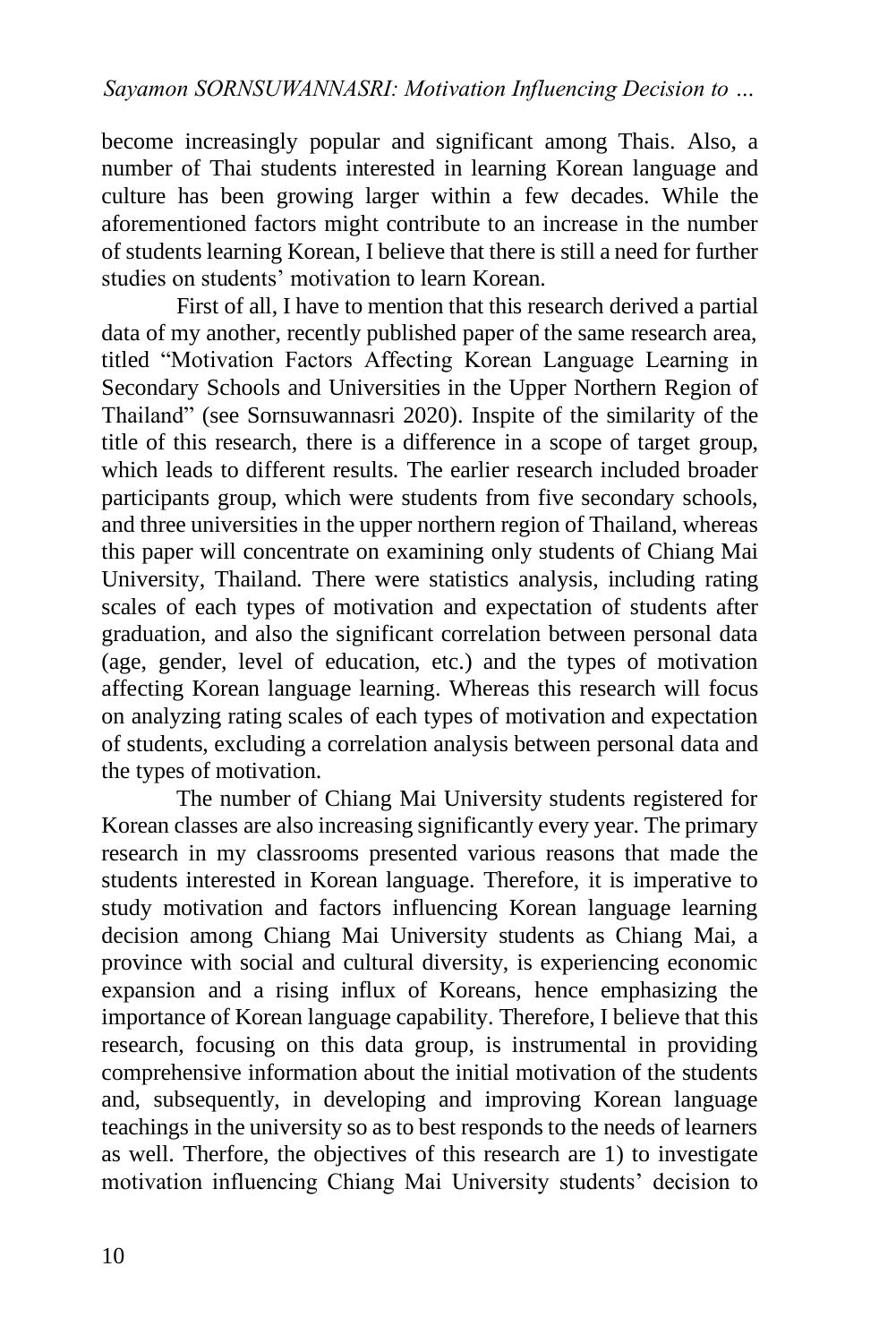learn the Korean language; and 2) to examine the students' expectations for Korean language learning after graduation.

### 2. Important Notions and Researches<sup>1</sup>

### 2.1. Theories of Needs, Motivation and Expectations

Among renowned scholars working on needs as the basis of motivation, were Maslow (1954) and Alderfer (1969). Both of them focused on needs, yet classified them in different way. Maslow gave five levels of needs, depending on their relevance to a person: physiological needs, safety needs, social needs, esteem needs and self-actualization need. Alderfer modified this concept and classified needs into 3 types: existence needs, relatedness needs and growth needs. Below there is a graph presenting a corelation between these two classicifations:

Figure 1. The correlation between 'Hierarchy of Needs' and 'ERG Theory' (cf. Maslow 1954; Alderfer 1969)



<sup>&</sup>lt;sup>1</sup> Some of the theories and researches; e.g. a comparison of Maslow's (1954) Hierarchy of Needs and Alderfer's (1969) ERG Theory, motivation categorized by Spaulding (1992), Gardner (1996) and Moore (2009), SL learning motivation categorized by Gardner and Lambert (1972), and Vroom's (1964) Expectancy Theory were previously presented in Sornsuwannasri (2020: 155-159). Due to the same field of research, these theories and researches are crucial to be mentioned here. A permission to refer those theories and researches in the paper was officially granted.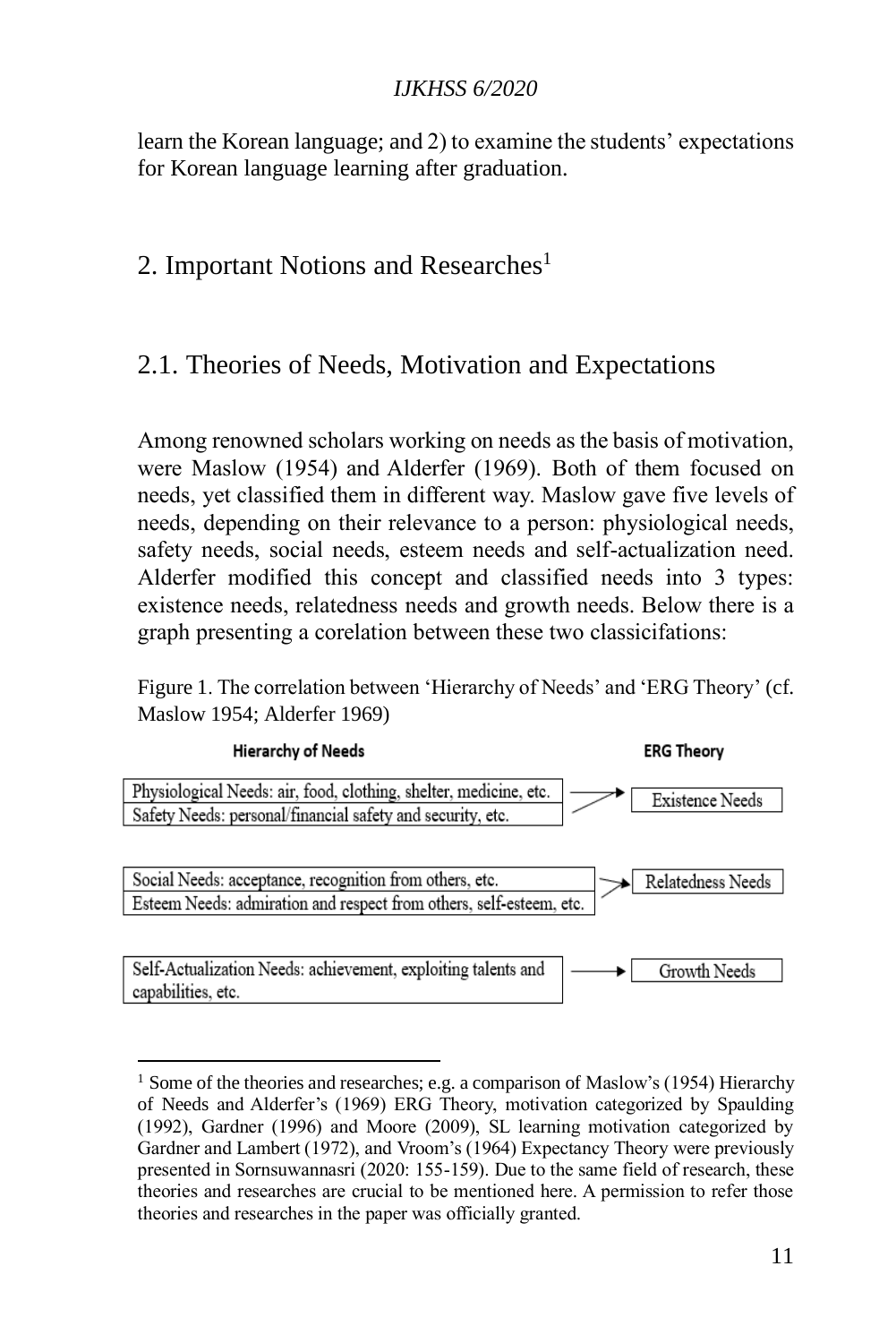### *Sayamon SORNSUWANNASRI: Motivation Influencing Decision to …*

The three similarities between Alderfer's ERG Theory and Maslow's Hierarchy of Need Theory involve the fulfilled needs, the level of needs, and the unfulfilled needs. As the correlation presented in the graph shows, the level of need fulfillment is crucial in motivation researches. If the need is not fulfilled, then an individual (namely a student) has a strong desire to achieve the goal and makes efforts. If the level of lower needs is satisfying, then an increase in higher needs can be observed. There are also needs that were unfulfilled (or the high needs were barely fulfilled) and in such situation lower-level gains importance.

Nature of motivation led some psychologists to the concept that there are 2 main types: extrinsic (factors are from outside and the result can be of two type: positive and negative) and intrinsic (one's personal, inner desires) (cf. Spaulding 1992; Gardner 1996; Moore 2009).

|  |                                 |  | Figure 2. Types of motivation categorized by psychologists (cf. Spaulding |  |
|--|---------------------------------|--|---------------------------------------------------------------------------|--|
|  | 1992; Gardner 1996; Moore 2009) |  |                                                                           |  |

Despite the two types of motivation are useful factors influencing a person to accomplish the target, it is found that the intrinsic motivation is more powerful and effective than the extrinsic motivation in a foreign language learning circumstance. Rubenfeld et al (2007) investigated the two groups of ESL students having different goals of language learning in foreign culture. It was found that learning the language while emerging to the foreign culture is best facilitated both students' motives and goals in harmony. On the other hand, Vansteenkiste et al (2004) had experiments on high school and college students and found that intrinsic goals influenced the improvement of students' learning, performance, and persistence. In addition, Sheldon et al (2004) found that self-determined motives and intrinsic goal contents make significant independent contributions to psychological well-being. Therefore, Geddes (2016: 705) states that "intrinsic motivation among the second language learners should be strongly encouraged".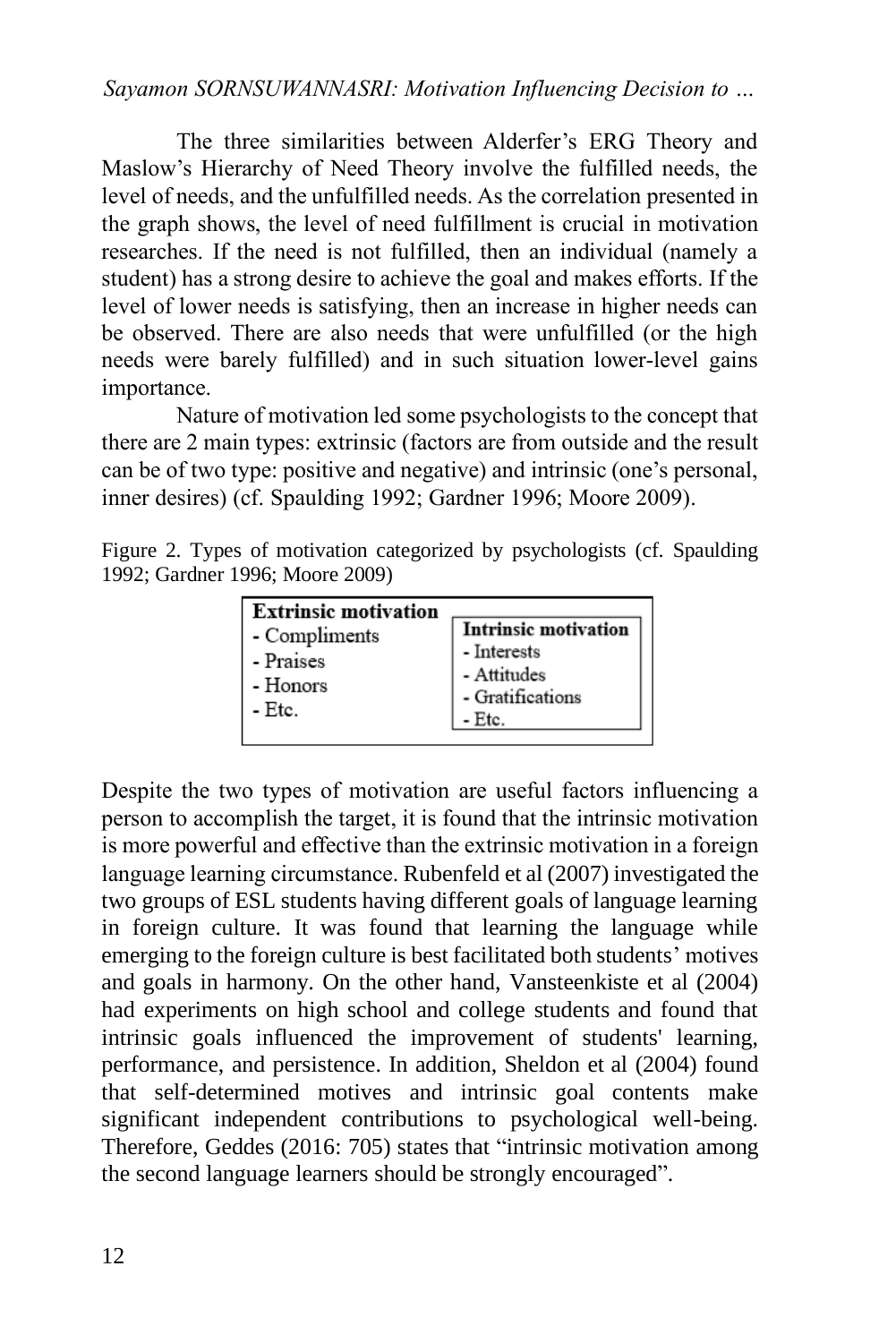Gardner and Lambert (1972) focused on the basis of the desire of the user, explaining that two possible forms of motivation relay on perceiving a learning as a tool for future and possible communication (integrative motivation) or as an accomplishing task tool (instrumental).

Figure 3. Motivation in learning the second language (cf. Garnder and Lambert 1972)



Dörnyei (1994) presented three relatively distinct levels; language level, learner level, and learning situation level; that relate to second language learning motivation. The language level refers to second language circumstance, such as culture or the community, which relates to learner's attitude toward the second language. It also relates to benefits gained from the learner's second language. The learner level refers to individual characteristics of the learner, such as confedence or self-efficacy of using the second language, which bring to the learning process. The learning situation level refers to various aspects of language learning within a classroom setting.

Figure 4. Framework of 2nd language motivation (cf. Dörnyei 1994)

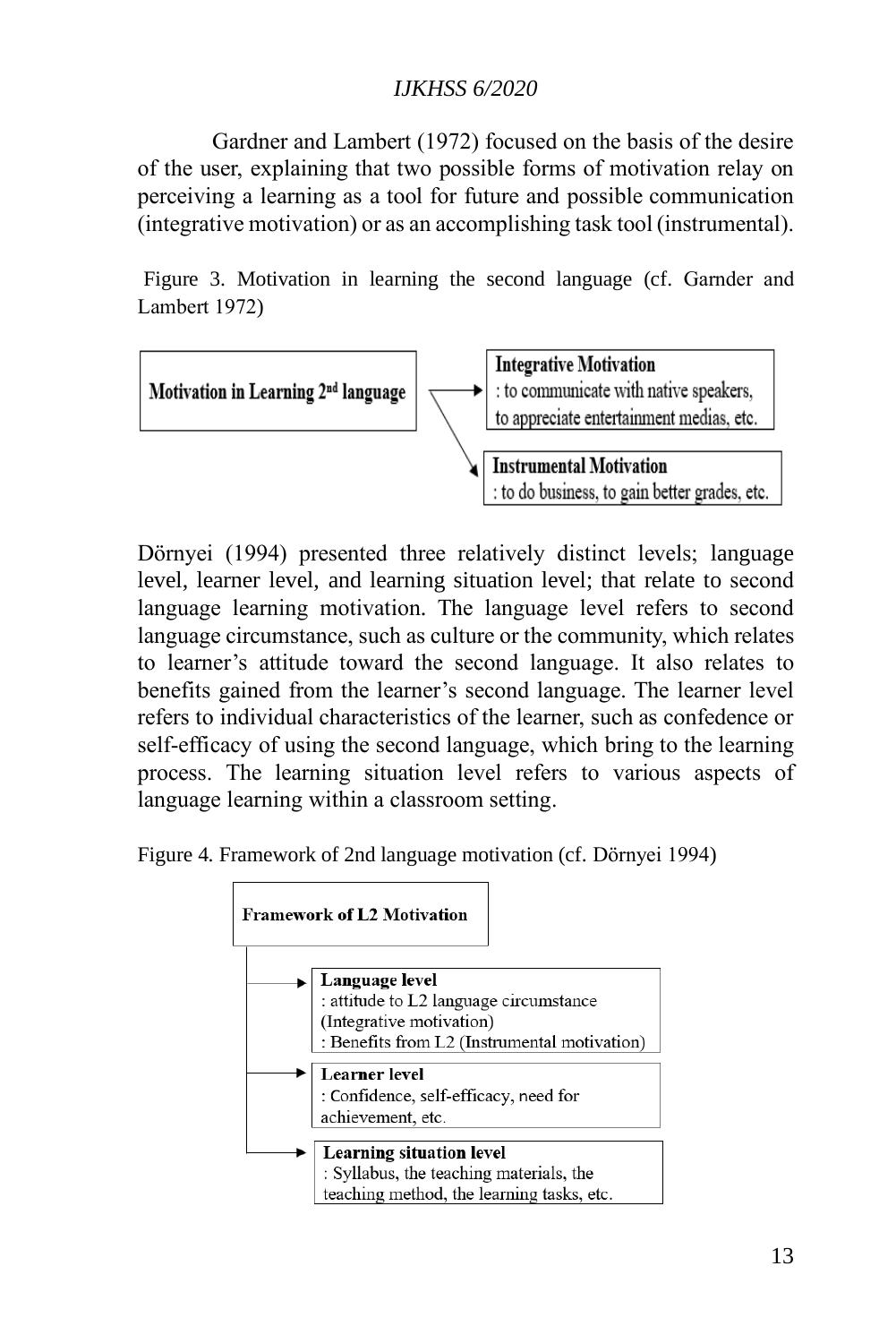Therefore, motivation can be considered as a vital factor affecting learning because it arouses learners' desire to participate in the learning process, resulting in effective learning and, subsequently, effective application of the knowledge learned in their daily life.

A notion of Expectancy Theory, presenting a corelation between amount of effort if the possible outcome is fulfilling someone's needs had been introduced by Vroom in 1964. This study highlights also intensity of effort and the expectations of the results. In addition, Chen and Fang (2008) has proved the theory by investigating emplyees' performance in Taiwan. The result reveals that their work motivation and behaviors are based on the expecting outcomes.

### 2.2. Researches concerning motivation in Korean language learning

Motivation for learning Korean had recently been widely researched, and become one of the topics discussed in the field of language acquisition, just to mention only a few examples. One of the scholars, who studied the correlation between motivation and Korean Language learning was Root (1999). He implied Dörnyei's model of motivation to the ten week-observation in the USA and realized that there is a relation between teaching style and strategy and motivation.

The correlation between an individual family background (heritage), the presumed importance of Korean language and possible future benefits were among the main motivation factors in the research conducted also in the USA by Damron and Forsyth (2012).

Shon and Jeon (손성희, 전나영 2011) studied students' motivation for learning Korean as a second language. The results show that gender, age, students' first language, proficiency and achievement in Korean have significant differences in the learners' each motivation type.

Jeong (2012) analyzed Korean language learners' motivations and needs, and also analyzed differences among students based on grade level, proficiency level, and status as heritage or non-heritage speaker among students in America. The results reveal that the current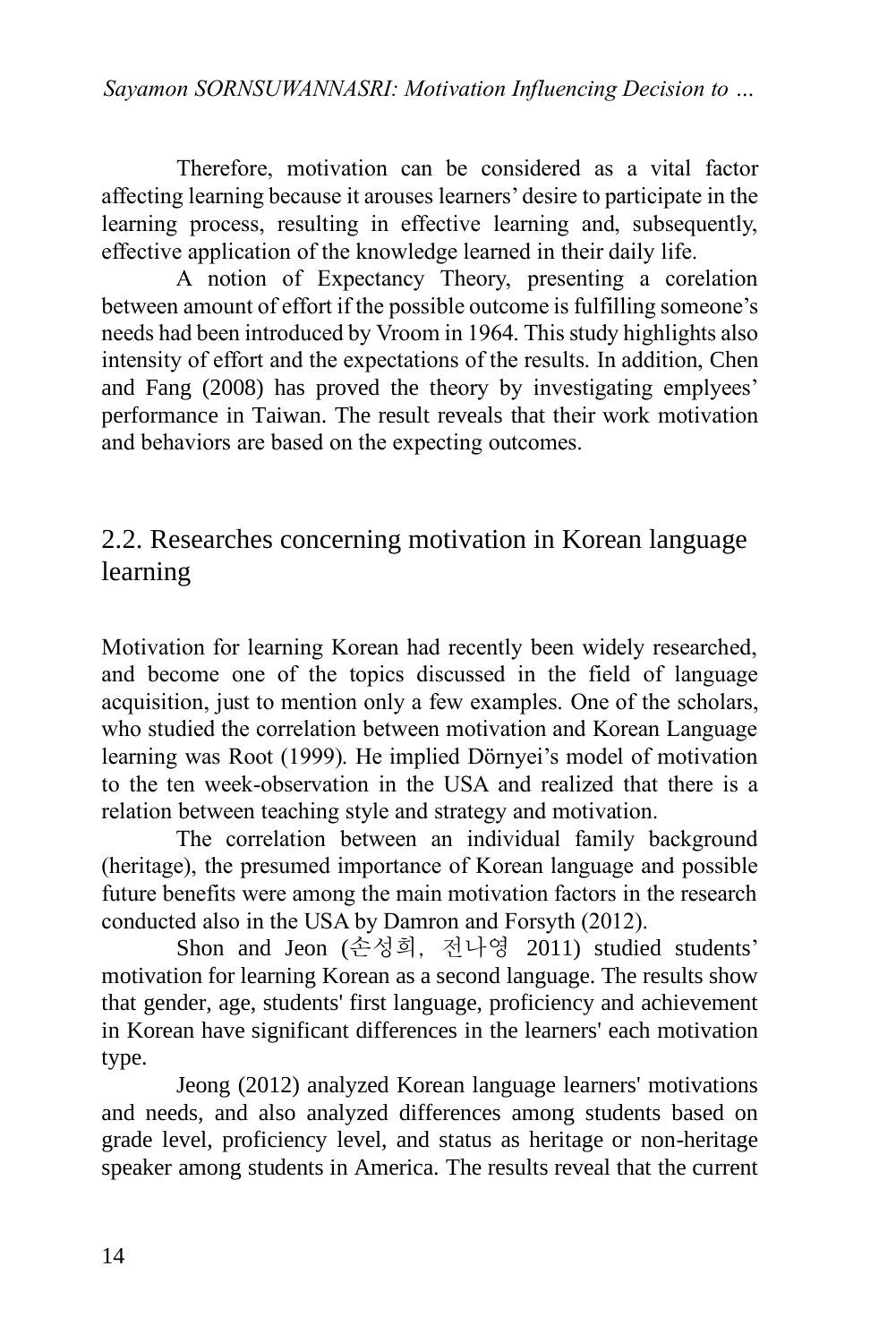curriculum affects the strengths and weaknesses in satisfying the expectations and desires of students.

Lee and Kim (2017) investigated the degree of ten motivational factors in learning Korean among Taiwanese students. The result showed that the key motivational factors are interest, desire, communication, the personality of teacher, and curriculum, especially, interest is the most important motivational factor.

As for Thailand, on the motivation among Korean and other foreign languages learners studies were conducted by for example Eadkhao (2011), Maharat (2012), Sukbumperng (2014), Chinakun (2015), Song and Pornsima (2016), Skulthongaram et al. (2018), and Sornsuwannasri (2020).

Personal datas were gathered from Japanese language students in Bangkok is presented in a study by Eadkhao (2011), who concluded that a motivation differed under various social and demographical conditions (namely age, educational background, economical income etc.).

Sukbumperng (2014) investigated the Korean language learning strategies and motivation of secondary school students in Nakhon Si Thammarat province. The research reveals that the students use meta-cognitive strategies and social strategies to learn Korean language. They have more integrative motivation than instrumental motivation in Korean language learning. Also, their high learning strategies are relevant to high motivation significantly.

Chinakun (2015), when researching Bangkok residents' motivation to study Korean had found out, that recently also popular trends and social personal relations are among the motivation determiners.

Aforementioned Gardner's theoretical framework and Attitude Motivation Test Battery used by Song and Pornsima (2016) presented that a high degree of both integrative and instrumental motivation among the students at the King Sejong Institute Foundation in Bangkok was found. However, Skulthongaram et. al (2018) presented that in University of the Thai Chamber of Commerce, the instrumental motivation influences the Korean language major students' decision to study Korean language more.

Sornsuwannasri (2020) examined the motivation affecting Korean language learning, the expectation after graduation from institutes, and the correlation of personal data influencing motivation factors among students from five secondary schools and three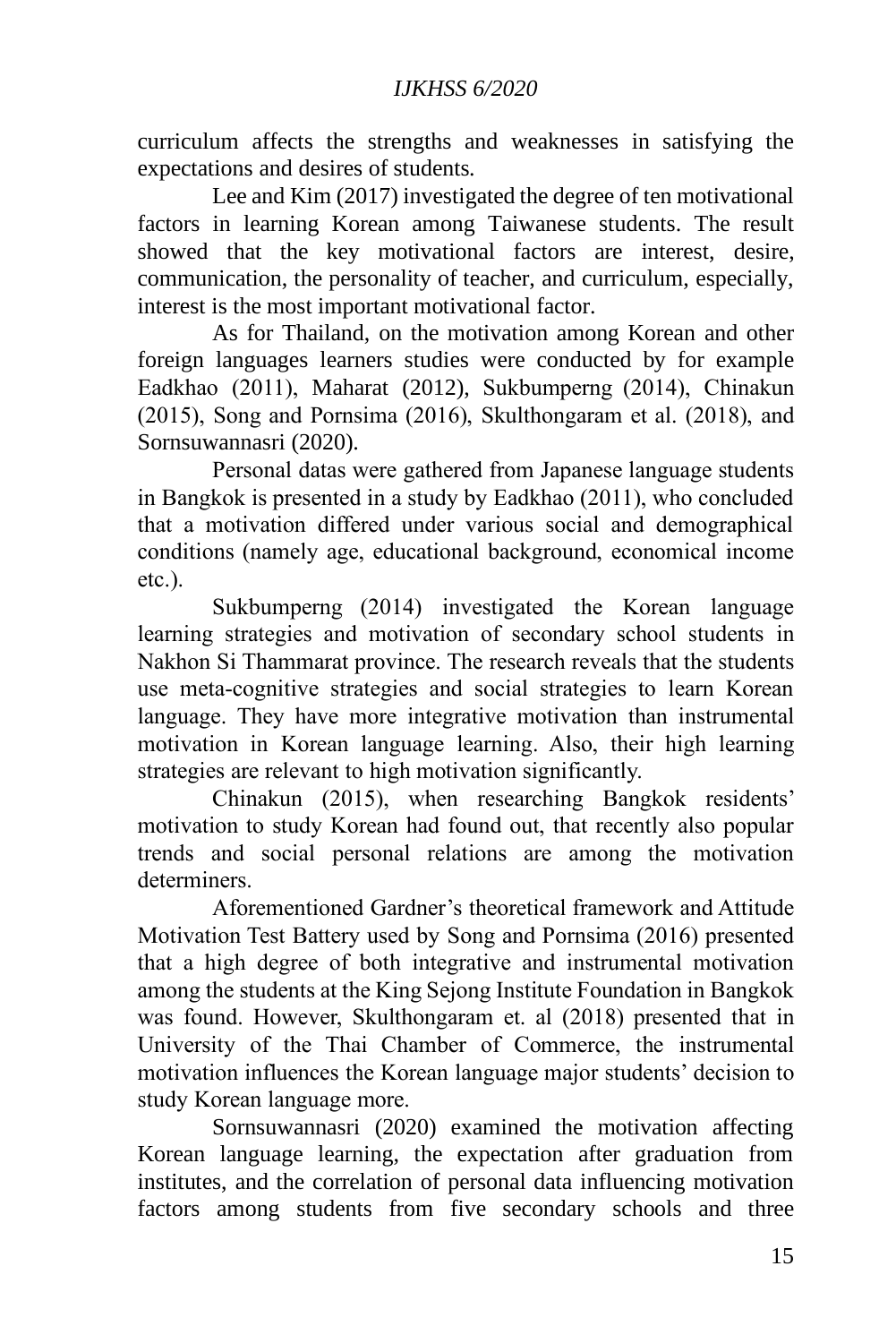universities students in the Upper Northern Region of Thailand. The questionnaire replied by 400 participants were analyzed to see the scales of the motivation factors affecting Korean language learning and the expectation after graduation. T-test and F-test were analyzed to see the correlation between personal data and motivation factors. The results reveal that the most motivation affecting Korean language learning is self-motivation; the most expectation after graduation from institutes is the ability to understand Korean songs/series/variety programs; gender affects Korean wave motivation to learn Korean language; age affects self-motivation and social motivation to learn Korean language; level of education affects self-motivation, social motivation, and motivation from institutes to learn Korean language. Chiang Mai University students, studying in a Language Institute of the univeristy had been researched for factors relating to learning languages also by Maharat (2012). The study gave a highlight into economical background of the language courses (prices and student's family income and social status), demographical data, the most popular languages, etc. of the groups.

These studies give researchers a valuable insight into learners' needs and motivation for learning foreign languages as well as social expectations regarding foreign language pedagogical directions. It is also apparent that demographic characteristics, such as gender, age, educational background, and financial background, could influence the learners' decision to study foreign languages.

## 3. Methodology

Participants in this study consisted of 102 Chiang Mai University students who take the Korean language as their electives or minor subjects. Convenience Sampling method using a questionnaire publicized via online media was applied in selecting these participants. Data collection was performed during the months of May to June 2019.

In this study, a questionnaire was used in collecting data concerning Chiang Mai University students' motivation behind their decision to learn Korean. The questionnaire covered 1) motivation for the students' decision to learn the Korean language, and 2) students' post-graduation expectations for Korean language learning. Questions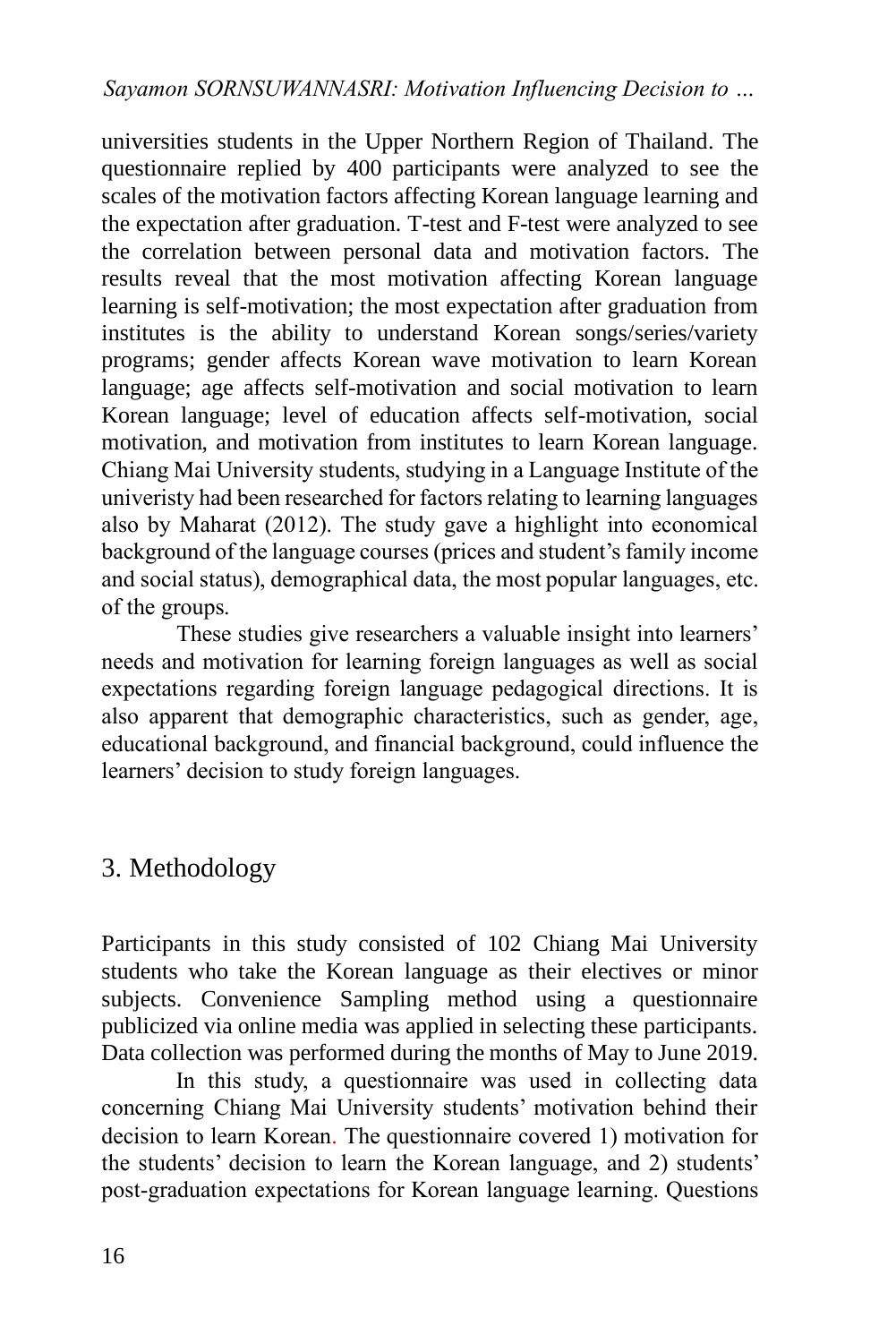under the first topic were based on Gardner and Lambert's (1972) theory of motivation and also revised from Chinakun's (1975) questionnaire, in which motivation were categorized into four types, namely self-motivation, social motivation, motivation from popular trends, and motivation from curriculum and academic institutes. Questions under the second topic were designed with reference to the Expectancy Theory of Vroom (1964). 2

For further details, there are six parts in the questionnaire. The first part consists of questions about participants' demographic profile, namely gender, age, and affiliation (faculty). The second part to the fifth part consists of questions related to four types of motivation in learning Korean language. The sixth part consists of questions concerning their expectations for Korean language learning after graduating from the university. The questions in the second part to the sixth part were Likert Scale questions with a five-point response scale.  $\overline{5}$  represents the highest scale of motivation/expectation, and 1 represents the lowest scale of motivation/expectation. The five-point rating scales were interpreted into weighted mean scores (Eadkhao 2011: 35), which represents five rating levels; highest (scores  $4.21 - 5.00$ ), high (scores  $3.41 - 4.20$ , moderate (scores 2.61 – 3.40), low (scores 1.81 – 2.60), and lowest (scores  $1.00 - 1.80$ ).

The reliability of the finished questionnaire was then tested on an experimental group, which consisted of 30 respondents, using SPSS program. The Cronbach's alpha reliability coefficient was found to be 0.833, a positive value higher than an acceptable reliability level of 0.7.

Then, data obtained from the questionnaire were analyzed through SPSS (Statistical Package for Social Science) and Microsoft Excel programs. Descriptive statistical techniques: frequency distributions, percentages, mean, standard deviation were applied. The weighted mean scores were also applied in the analysis on students' motivation that influences their decision to learn the Korean language, and analysis on the students' post-graduation expectations for Korean language learning.

<sup>2</sup> The participants and the questionnaire were in smaller scopes of Sornsuwannasri's (2020) research groups and research instruments. The investigation focusing on a group of Chiang Mai University students in deeper details might lead to further interesting results, therefore, the data is separately analyzed and presented in this paper. A permission to utilise participants' and questionnaires' partial data in Sornsuwannasri (2020) was officially granted.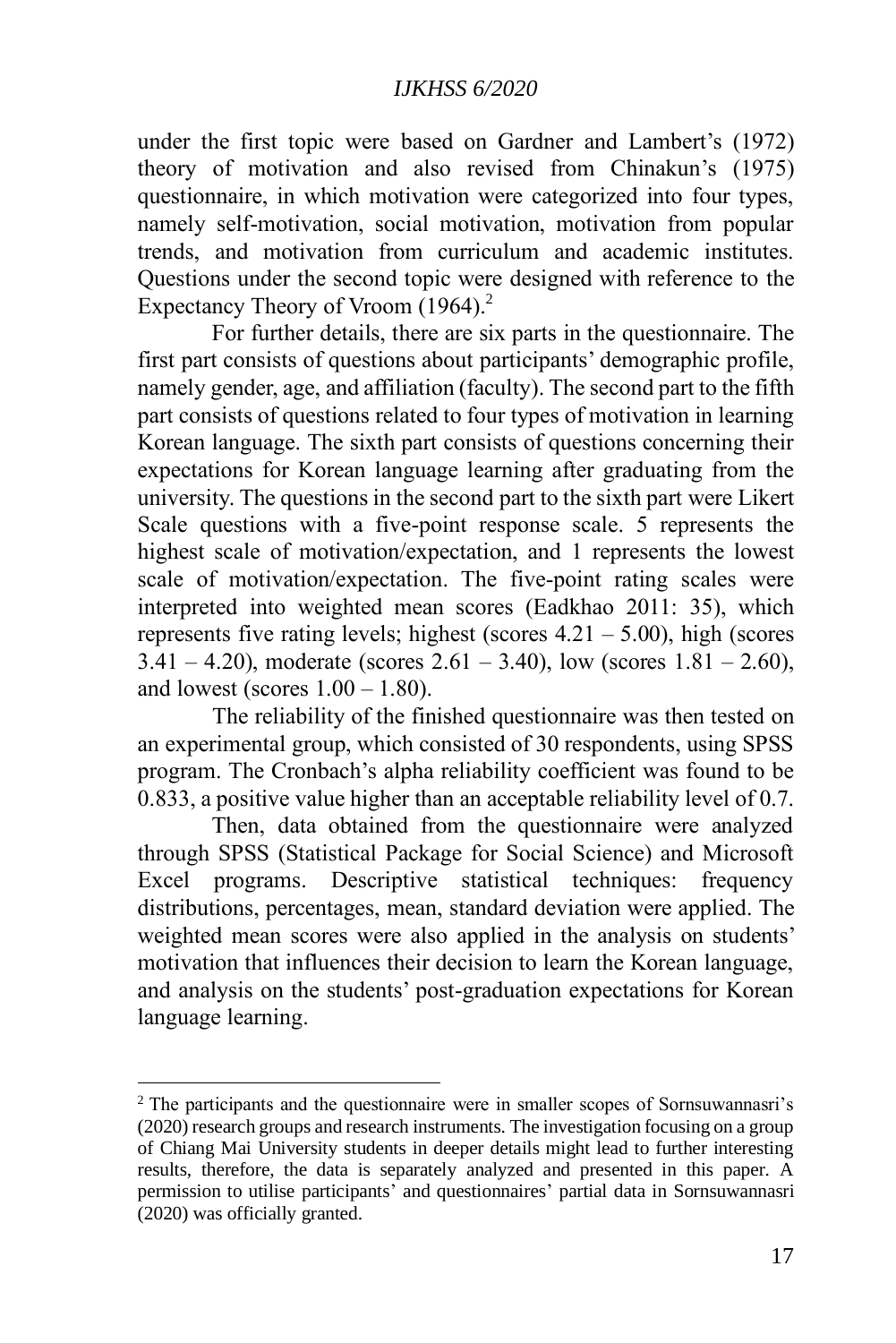# 4. Results

# 4.1. Participants' demographic profile

The participants' demographic profile includes gender, age and academic affiliation. Its frequency and percentage distributions are presented in the following table.

|              | <b>Demographics Numbers (Percentages)</b> |              |                 |                              |          |  |  |  |  |  |  |  |
|--------------|-------------------------------------------|--------------|-----------------|------------------------------|----------|--|--|--|--|--|--|--|
|              | <b>Gender</b>                             |              | Age (years old) | <b>Affiliation (Faculty)</b> |          |  |  |  |  |  |  |  |
| Male         | 12                                        | $18 - 19$    | 11              | <b>Humanities</b>            | 54       |  |  |  |  |  |  |  |
|              | (11.76)                                   |              | (10.78)         |                              | (52.94)  |  |  |  |  |  |  |  |
| Female       | 90                                        | $20 - 21$    | 55              | Social Sciences              | 4        |  |  |  |  |  |  |  |
|              | (88.24)                                   |              | (53.92)         |                              | (3.92)   |  |  |  |  |  |  |  |
|              |                                           | $22 - 23$    | 31              | Science                      | 26       |  |  |  |  |  |  |  |
|              |                                           |              | (30.39)         |                              | (25.49)  |  |  |  |  |  |  |  |
|              |                                           | $24 - 26$    | 5               | Engineering                  |          |  |  |  |  |  |  |  |
|              |                                           |              | (4.90)          |                              | (0.98)   |  |  |  |  |  |  |  |
|              |                                           |              |                 | Agriculture                  | 2        |  |  |  |  |  |  |  |
|              |                                           |              |                 |                              | (1.96)   |  |  |  |  |  |  |  |
|              |                                           |              |                 | Veterinary                   |          |  |  |  |  |  |  |  |
|              |                                           |              |                 | Medicine                     | (0.98)   |  |  |  |  |  |  |  |
|              |                                           |              |                 | Economics                    | 4        |  |  |  |  |  |  |  |
|              |                                           |              |                 |                              | (3.92)   |  |  |  |  |  |  |  |
|              |                                           |              |                 | <b>Mass</b>                  |          |  |  |  |  |  |  |  |
|              |                                           |              |                 | Communication                | (3.92)   |  |  |  |  |  |  |  |
|              |                                           |              |                 | Political                    | 6        |  |  |  |  |  |  |  |
|              |                                           |              |                 | Science                      | (5.88)   |  |  |  |  |  |  |  |
| <b>Total</b> | 102                                       | <b>Total</b> | 102             | <b>Total</b>                 | 102      |  |  |  |  |  |  |  |
|              | (100.00)                                  |              | (100.00)        |                              | (100.00) |  |  |  |  |  |  |  |

Table 1. Demographic profile of participants

It is found that:

- 1) Gender: the majority, 90 participants and equivalent to 88.24 percent, were females, while there were 12 male participants, equivalent to 11.76 percent.
- 2) Age: age is classified into four age categories:  $18 19$  years,  $20 - 21$  years,  $22 - 23$  years, and  $24 - 26$  years. The majority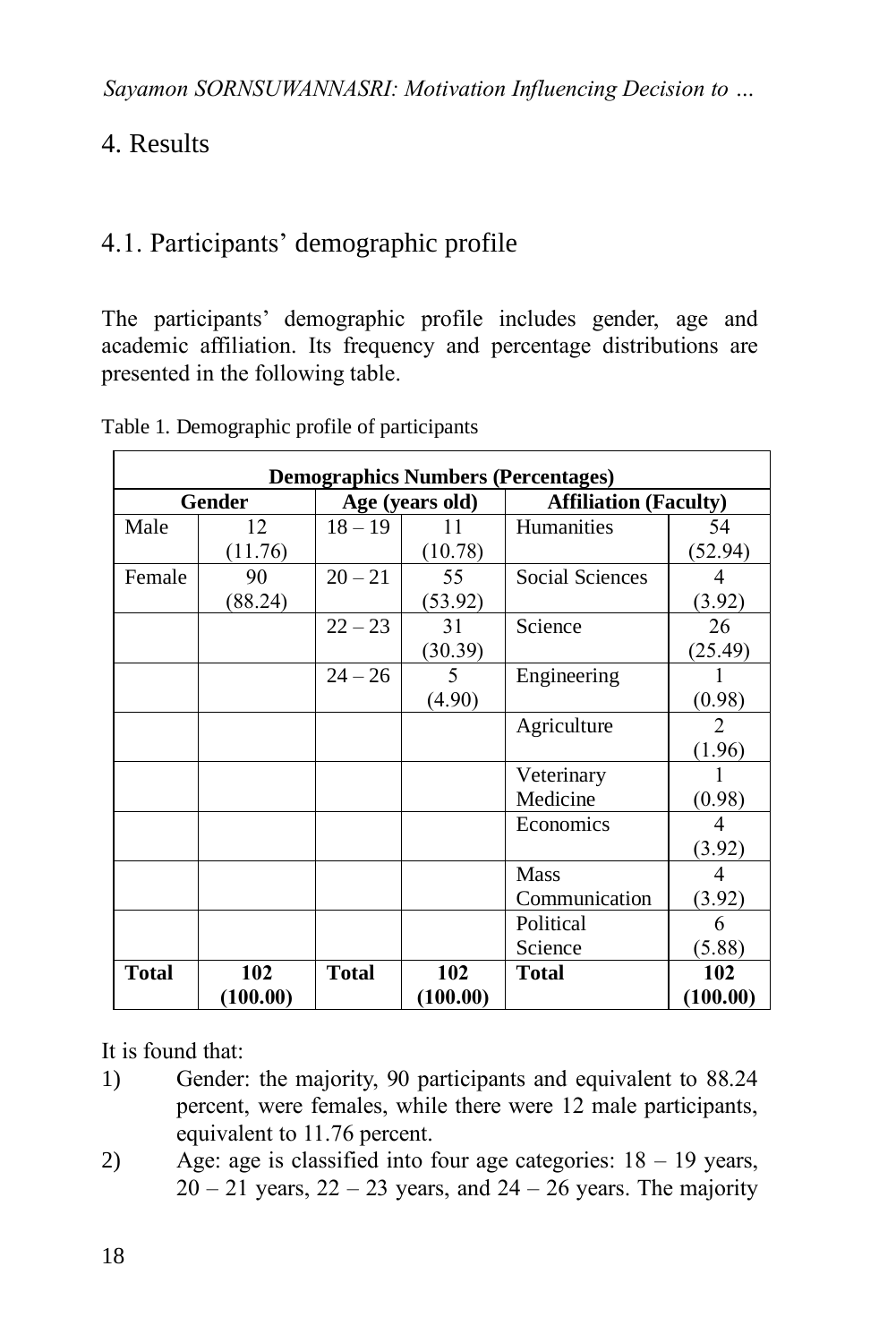of respondents was in the  $20 - 21$  years category (55) participants; 53.92 percent), and the rest were in the  $22 - 23$ years category  $(31$  participants;  $30.39$  percent), the  $18 - 19$ years category (11 participants; 10.78 percent) and the  $24 - 26$ years category (5 participants; 4.90 percent) successively.

3) Academic affiliation: the respondents were students of nine faculties. The majority of them was from the Faculty of Humanities (54 participants; 52.94 percent), and the rest were from the Faculty of Science (26 participants; 25.49 percent), the Faculty of Political Science (6 participants; 5.88 percent), the Faculties of Social Science, Economics and Mass Communication (4 participants; 3.92 percent each), and the Faculties of Engineering and Veterinary Medicine (1 participant; 0.98 percent each) respectively.

## 4.2. Information on motivation for the participants' decision to learn Korean

This section presents types of motivation that influence the participants' decision to study the Korean language. The study reveals four types, namely self-motivation, social motivation, motivation from popular trends, and motivation from curriculum and academic institutes. The analysis results of each type are presented in a table displaying frequency, percentage, mean, standard deviation, and mean score rating, as displayed below.

| Self-<br><b>Motivati</b>                    | Low<br>est         | Low                        | Mode<br>rate             | <b>High</b>   | <b>High</b><br>est | Me   | S.D.  | $(n=102)$<br>Me<br>an |
|---------------------------------------------|--------------------|----------------------------|--------------------------|---------------|--------------------|------|-------|-----------------------|
| <sub>on</sub>                               |                    | <b>Number (Percentage)</b> | an                       |               | Sco<br>re<br>Rat   |      |       |                       |
|                                             |                    |                            |                          |               |                    |      |       | ing                   |
| I am<br>interested<br>in learning<br>Korean | $\Omega$<br>(0.00) | $\Omega$<br>(0.00)         | $\mathfrak{D}$<br>(1.96) | 26<br>(25.49) | 74<br>(72.55)      | 4.71 | 0.499 | Hig<br>hest           |

|  |  | Table 2. Self-motivation in Korean language learning |  |
|--|--|------------------------------------------------------|--|
|  |  |                                                      |  |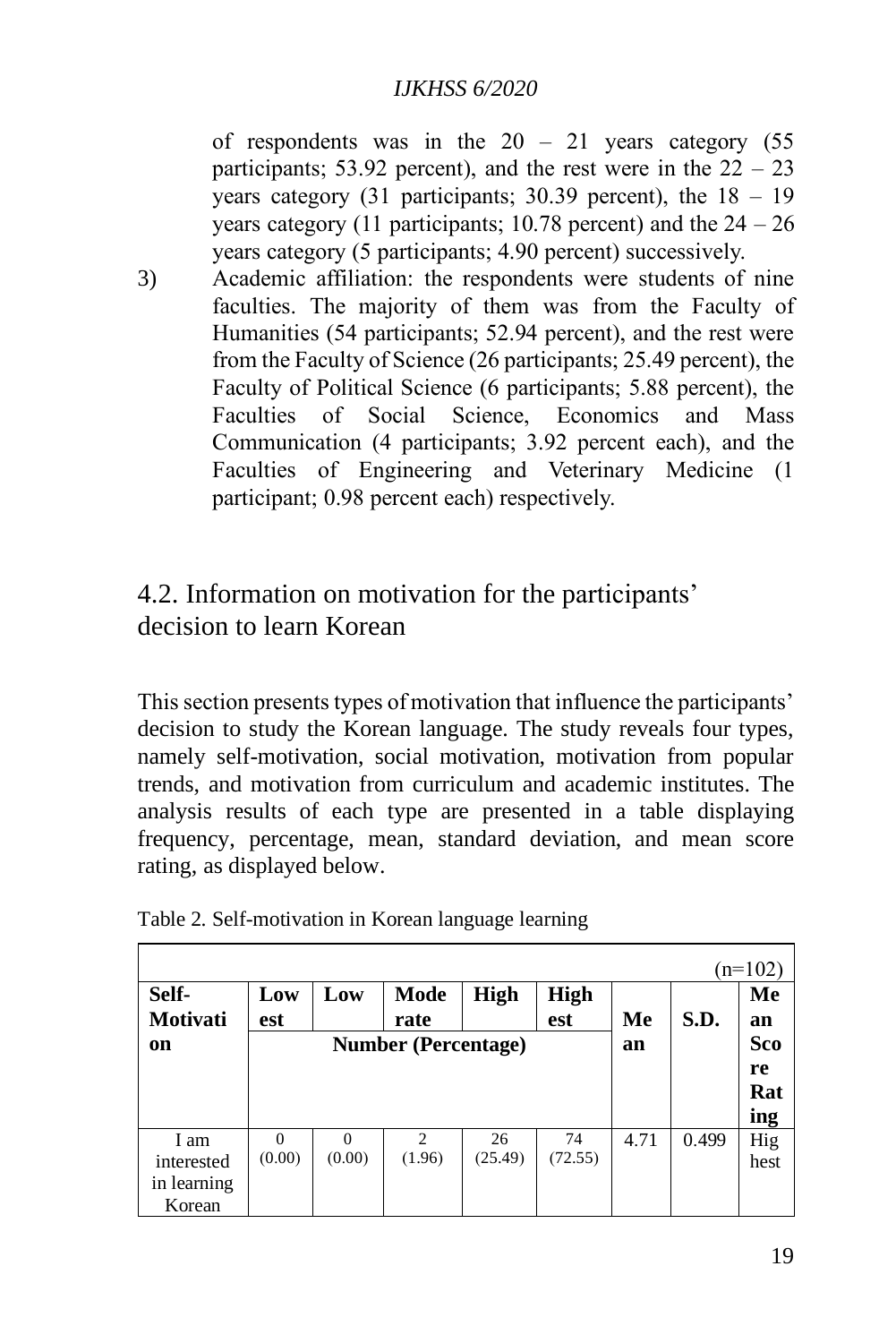| Studying     | $\overline{0}$ | $\Omega$       | 5       | 39      | 58      | 4.52 | 0.593 | Hig        |
|--------------|----------------|----------------|---------|---------|---------|------|-------|------------|
| Korean       | (0.00)         | (0.00)         | (4.90)  | (38.24) | (56.86) |      |       | hest       |
| makes me     |                |                |         |         |         |      |       |            |
| happy        |                |                |         |         |         |      |       |            |
| I believe    | $\Omega$       | $\mathbf{1}$   | 11      | 39      | 51      | 4.37 | 0.716 | Hig        |
| Korean       | (0.00)         | (0.98)         | (10.78) | (38.24) | (50)    |      |       | hest       |
| capability   |                |                |         |         |         |      |       |            |
| will be      |                |                |         |         |         |      |       |            |
| beneficial   |                |                |         |         |         |      |       |            |
| in the       |                |                |         |         |         |      |       |            |
| future       |                |                |         |         |         |      |       |            |
| I study      | $\Omega$       | $\overline{c}$ | 3       | 25      | 72      | 4.64 | 0.642 | Hig        |
| Korean to    | (0.00)         | (1.96)         | (2.94)  | (24.51) | (70.59) |      |       | hest       |
| enhance      |                |                |         |         |         |      |       |            |
| my foreign   |                |                |         |         |         |      |       |            |
| language     |                |                |         |         |         |      |       |            |
| proficiency  |                |                |         |         |         |      |       |            |
| I study      | $\overline{2}$ | $\overline{7}$ | 15      | 32      | 46      | 4.11 | 1.024 | Hig        |
| Korean to    | (1.96)         | (6.86)         | (14.71) | (31.37) | (45.10) |      |       | h          |
| pursue       |                |                |         |         |         |      |       |            |
| higher       |                |                |         |         |         |      |       |            |
| education    |                |                |         |         |         |      |       |            |
| I plan to    | $\overline{c}$ | 8              | 22      | 25      | 45      | 4.01 | 1.076 | Hig        |
| use Korean   | (1.96)         | (7.84)         | (21.57) | (24.51) | (44.12) |      |       | h          |
| proficiency  |                |                |         |         |         |      |       |            |
| in future    |                |                |         |         |         |      |       |            |
| careers      |                |                |         |         |         |      |       |            |
| <b>Total</b> |                |                |         |         |         | 4.39 | 0.827 | <b>Hig</b> |
|              |                |                |         |         |         |      |       | hest       |

*Sayamon SORNSUWANNASRI: Motivation Influencing Decision to …*

From Table 2, it is conspicuous that self-motivation as a whole is rated the highest among all types of motivations, with the mean scores of 4.39. Scrutinizing each of the self-motivation related rationales, the students' interest in learning the Korean language ranks the highest of all, having 4.71 mean scores. The rationale with the second highest mean score, 4.64, is that they studied Korean to enhance their foreign language proficiency. Other rationales are: studying Korean made 20 hanc feel happy, rated the highest with 4.52 mean scores; they believed Korean language capability would be beneficial in the future, rated the highest at 4.37; they studied Korean to pursue higher education, rated high at 4.11; and they studied Korean as they planned to use Korean language proficiency in their future careers, rated high with the mean scores of 4.01.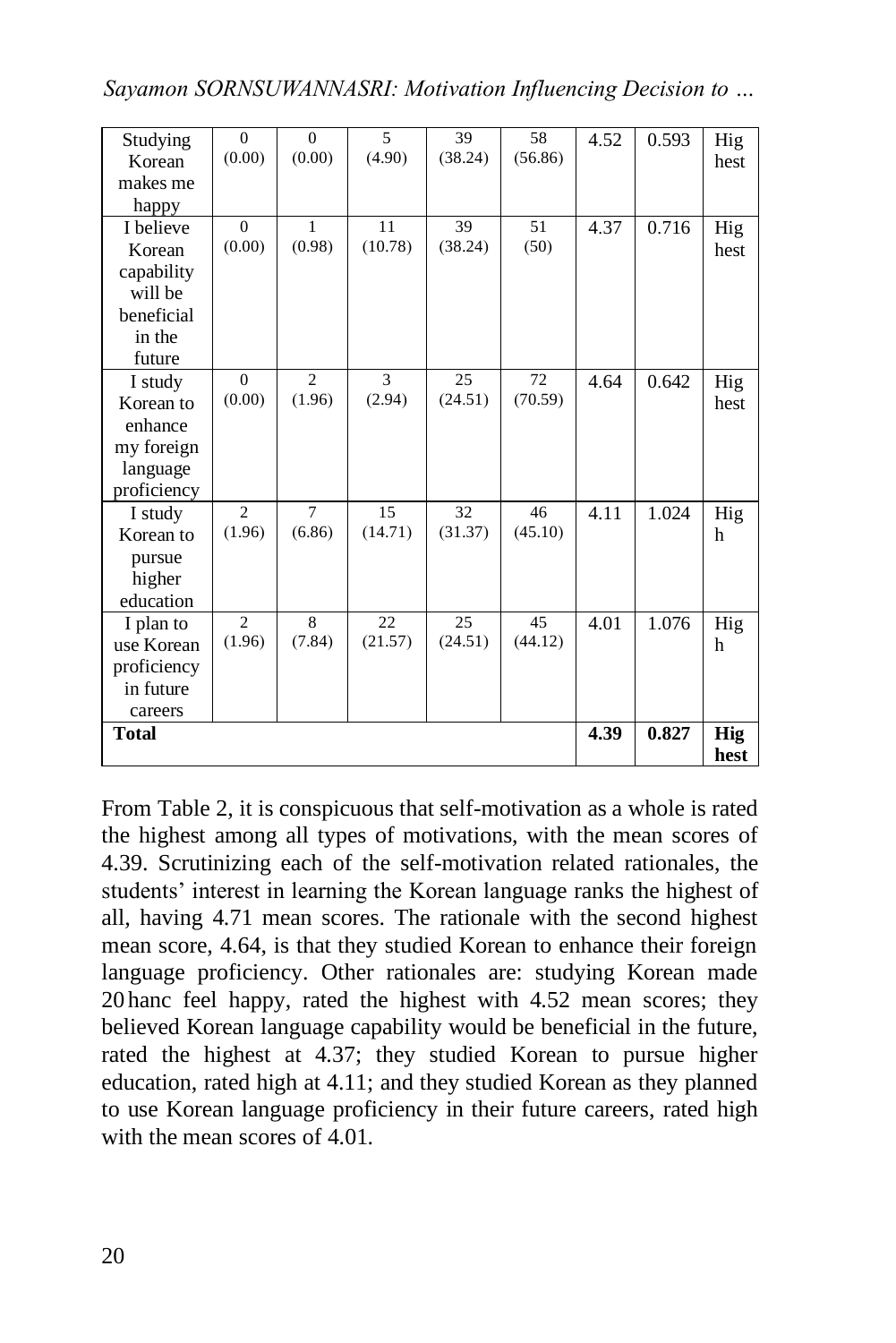|                  |         |              |                            |             | $(n=102)$      |      |           |              |
|------------------|---------|--------------|----------------------------|-------------|----------------|------|-----------|--------------|
| <b>Social</b>    | Lowe    | Low          | <b>Mode</b>                | <b>High</b> | <b>High</b>    |      |           | Mea          |
| <b>Motivatio</b> | st      |              | rate                       |             | est            | Me   | S.        | $\mathbf n$  |
| $\mathbf n$      |         |              | <b>Number (Percentage)</b> |             |                | an   | D.        | Scor         |
|                  |         |              |                            |             |                |      |           | e            |
|                  |         |              |                            |             |                |      |           | Rati         |
|                  |         |              |                            |             |                |      |           | ng           |
| I am             | 4       | 9            | 6                          | 30          | 33             | 3.77 | 1.1       | High         |
| encouraged       | (3.92)  | (8.82)       | (25.49)                    | (29.41)     | (32.35)        |      | 16        |              |
| / supported      |         |              |                            |             |                |      |           |              |
| by family to     |         |              |                            |             |                |      |           |              |
| study            |         |              |                            |             |                |      |           |              |
| Korean           |         |              |                            |             |                |      |           |              |
| I am             | 45      | 20           | 17                         | 14          | 6              | 2.18 | 1.2       | Low          |
| persuaded        | (44.12) | (19.61)      | (16.67)                    | (13.73)     | (5.88)         |      | 93        |              |
| by friends       |         |              |                            |             |                |      |           |              |
| to study         |         |              |                            |             |                |      |           |              |
| Korean           |         |              |                            |             |                |      |           |              |
| I study          | 3       | 12           | 27                         | 38          | 22             | 3.63 | 1.0       | High         |
| Korean to        | (2.94)  | (11.76)      | (26.47)                    | (37.25)     | (21.57)        |      | 43        |              |
| increase a       |         |              |                            |             |                |      |           |              |
| chance to        |         |              |                            |             |                |      |           |              |
| meet new         |         |              |                            |             |                |      |           |              |
| people           |         |              |                            |             |                |      |           |              |
| I study          | 22      | 23           | 37                         | 13          | $\overline{7}$ | 2.61 | 1.1       | Mod          |
| Korean to        | (21.57) | (22.55)      | (36.27)                    | (12.75)     | (6.86)         |      | 62        | erate        |
| gain             |         |              |                            |             |                |      |           |              |
| recognition      |         |              |                            |             |                |      |           |              |
| & respect        |         |              |                            |             |                |      |           |              |
| from others      |         |              |                            |             |                |      |           |              |
| I know           | 10      | 8            | 11                         | 13          | 60             | 4.03 | 1.3       | High         |
| some             | (9.80)  | (7.84)       | (10.78)                    | (12.75)     | (58.82)        |      | 82        |              |
| Koreans          |         |              |                            |             |                |      |           |              |
| and would        |         |              |                            |             |                |      |           |              |
| like to          |         |              |                            |             |                |      |           |              |
| communica        |         |              |                            |             |                |      |           |              |
| te well with     |         |              |                            |             |                |      |           |              |
| them             |         |              |                            |             |                |      |           |              |
|                  |         | <b>Total</b> |                            |             |                | 3.24 | 1.4<br>00 | Mod<br>erate |

|  | Table 3. Social motivation in Korean language learning |  |  |
|--|--------------------------------------------------------|--|--|
|  |                                                        |  |  |

The total mean scores of 3.24, as shown in table 3, demonstrates that social motivation in the students' Korean language learning is at a moderate level. Under the social motivation category, studying Korean in order to be able to communicate well with the Koreans they know is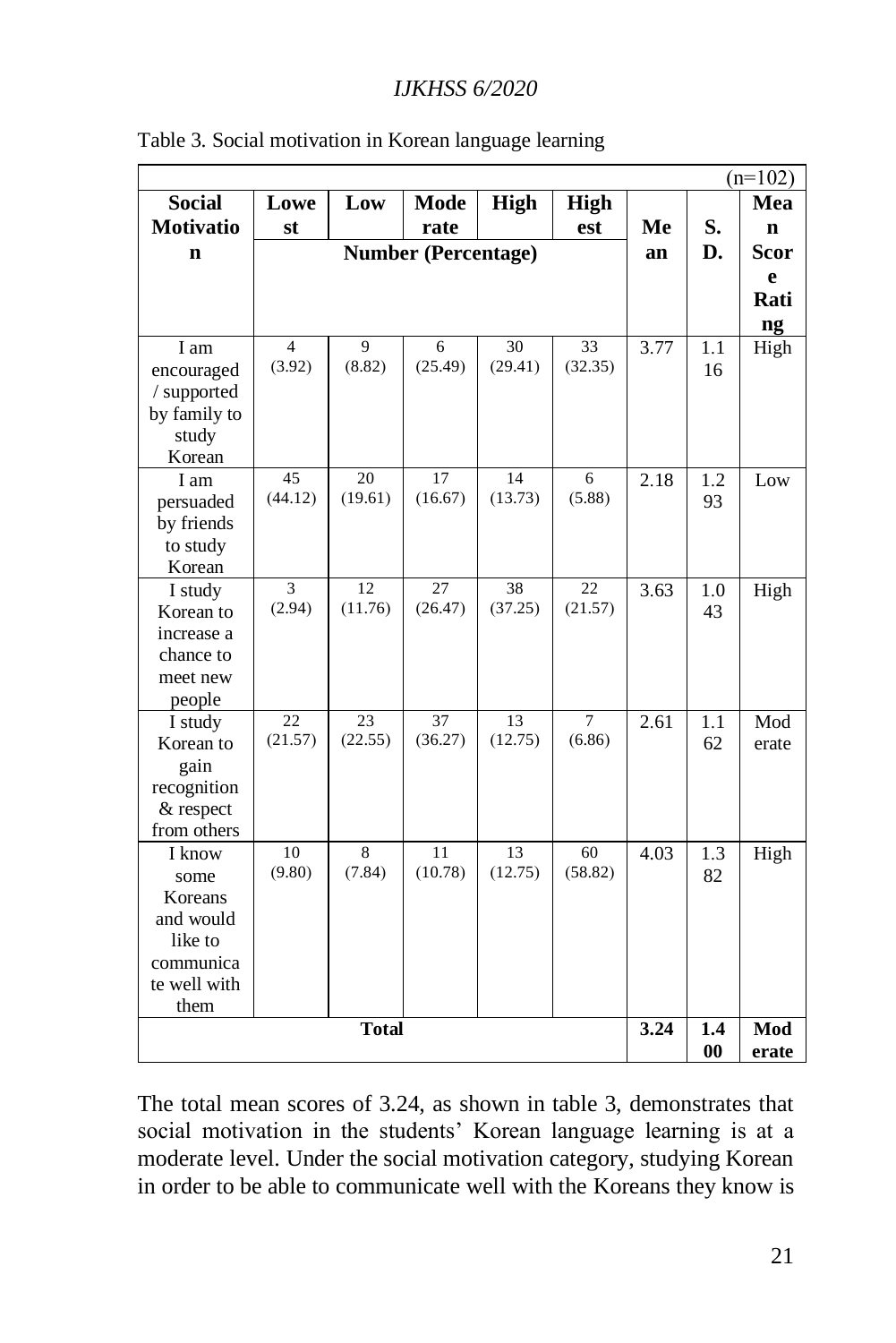rated high at 4.03. Other rationales are: they studied Koreans following family chance and encouragement, rated high at 3.77; they studied Korean so that they have a chance to meet new people, rated high with 3.63 mean scores; they learned Korean so as to gain recognition and respect from others, rated low at 2.61, and; they studied Korean following friends' persuasions, rated low with the mean scores of 2.18.

|                                                                                                           |                          |                            |                          |                            |                    |      |           | $(n=102)$                         |
|-----------------------------------------------------------------------------------------------------------|--------------------------|----------------------------|--------------------------|----------------------------|--------------------|------|-----------|-----------------------------------|
| <b>Motivati</b><br>on from<br>"Korean                                                                     | Lowe<br>st               | Low                        | <b>Mode</b><br>rate      | <b>High</b>                | <b>High</b><br>est | Me   | S.        | Mea<br>$\mathbf n$<br><b>Scor</b> |
| Wave"                                                                                                     |                          | <b>Number (Percentage)</b> | an                       | D.                         | e<br>Rati<br>ng    |      |           |                                   |
| I choose<br>to study<br>Korean<br>because it<br>is in trend                                               | 11<br>(10.78)            | 15<br>(14.71)              | 36<br>(35.29)            | 25<br>(24.51)              | 15<br>(14.71)      | 3.18 | 1.1<br>81 | Mod<br>erate                      |
| I choose<br>to study<br>Korean<br>because I<br>like<br>Korean<br>singers/<br>actors                       | $\overline{3}$<br>(2.94) | $\overline{c}$<br>(1.96)   | $\overline{9}$<br>(8.82) | 16<br>(15.69)              | 72<br>(70.59)      | 4.49 | 0.9<br>52 | High<br>est                       |
| I choose<br>to study<br>Korean<br>because I<br>like<br>Korean<br>songs/<br>series/<br>variety<br>programs | $\theta$<br>(0.00)       | $\overline{4}$<br>(3.92)   | $\overline{7}$<br>(6.86) | $\overline{23}$<br>(22.55) | 68<br>(66.67)      | 4.52 | 0.7<br>93 | High<br>est                       |

| Table 4. Motivation from the 'Korean Wave' in Korean language learning |  |  |  |
|------------------------------------------------------------------------|--|--|--|
|                                                                        |  |  |  |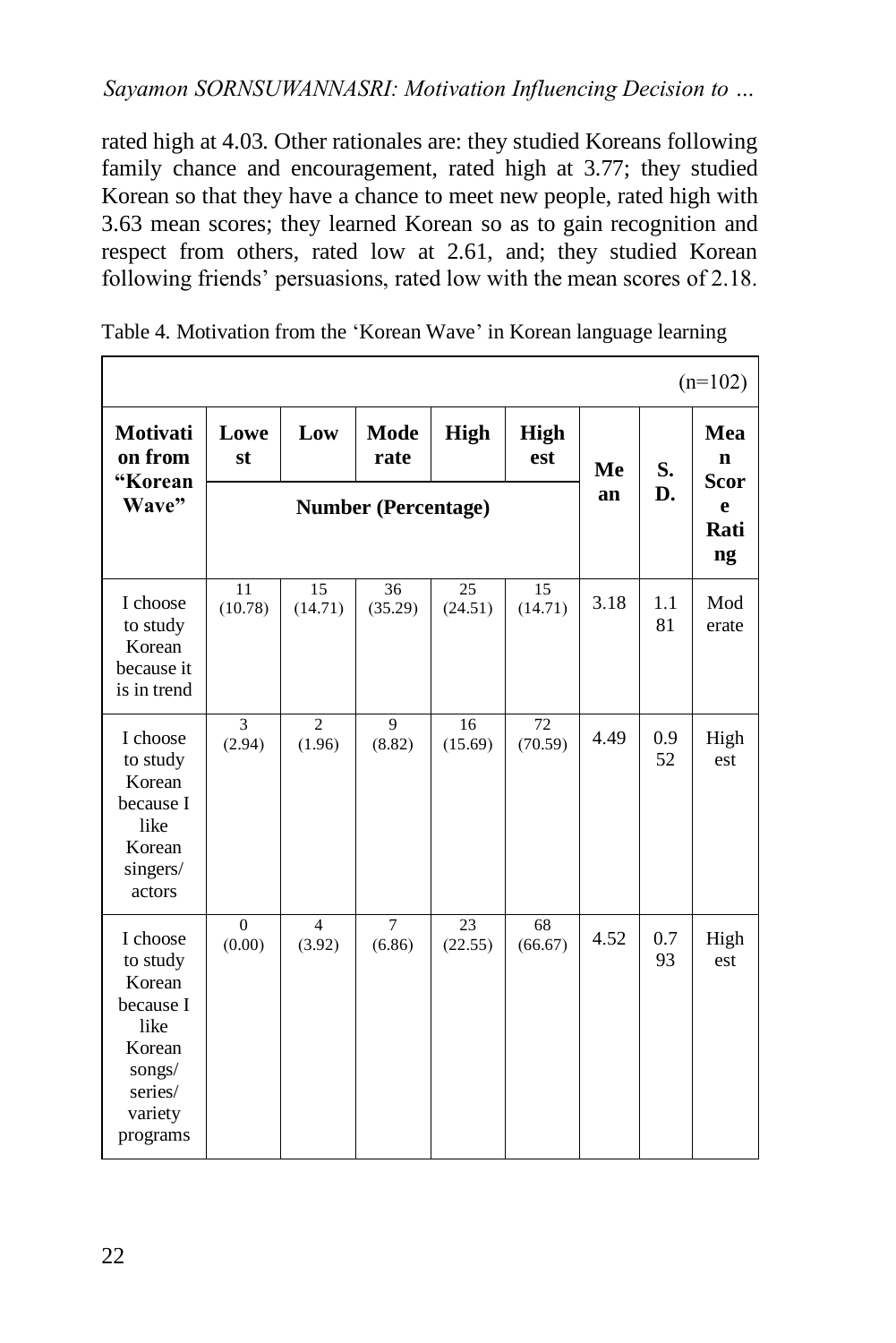| I choose<br>to study<br>Korean to<br>learn<br>about its<br>society<br>and<br>culture | (0.98) | $\overline{4}$<br>(3.92) | 14<br>(13.73) | 35<br>(34.31) | 48<br>(47.06) | 4.23 | 0.9<br>00 | High<br>est |
|--------------------------------------------------------------------------------------|--------|--------------------------|---------------|---------------|---------------|------|-----------|-------------|
|                                                                                      | 4.10   | 1.1<br>08                | <b>High</b>   |               |               |      |           |             |

Information in Table 4 shows that, at the total mean scores of 4.1, the students' motivation from the current popular trends favoring things Korean, known as the "Korean Wave", is high. The highest-ranked rationale under this category, scored 4.49, is that they chose to learn Korean because they liked Korean songs/series variety shows. Other rationales include: studying the Korean language because they wanted to learn about Korean society and culture, rated the highest at 4.23, and; they chose to study Korean because it was in trend to do so, rated moderate with 3.18 mean scores.

Table 5. Motivation from curriculum and academic institutes in Korean language learning

|                                                        |                     |             |                          |               |                    |      |           | $(n=102)$        |
|--------------------------------------------------------|---------------------|-------------|--------------------------|---------------|--------------------|------|-----------|------------------|
| Motivati<br>on from                                    | Lowe<br>st          | Low         | Mode<br>rate             | <b>High</b>   | <b>High</b><br>est | Me   | S.        | Mea<br>n<br>Scor |
| curricul<br>um and<br>academi<br>c<br>institute<br>s   | Number (Percentage) |             |                          |               |                    |      | D.        | e<br>Rati<br>ng  |
| Korean<br>language<br>curriculu<br>m is<br>interesting | 1<br>(0.98)         | 1<br>(0.98) | 8<br>(7.84)              | 52<br>(50.98) | 40<br>(39.22)      | 4.26 | 0.7<br>30 | High<br>est      |
| Korean<br>language<br>curriculu                        | $\Omega$<br>(0.00)  | 1<br>(0.98) | $\overline{7}$<br>(6.86) | 53<br>(51.96) | 41<br>(40.20)      | 4.31 | 0.6<br>45 | High<br>est      |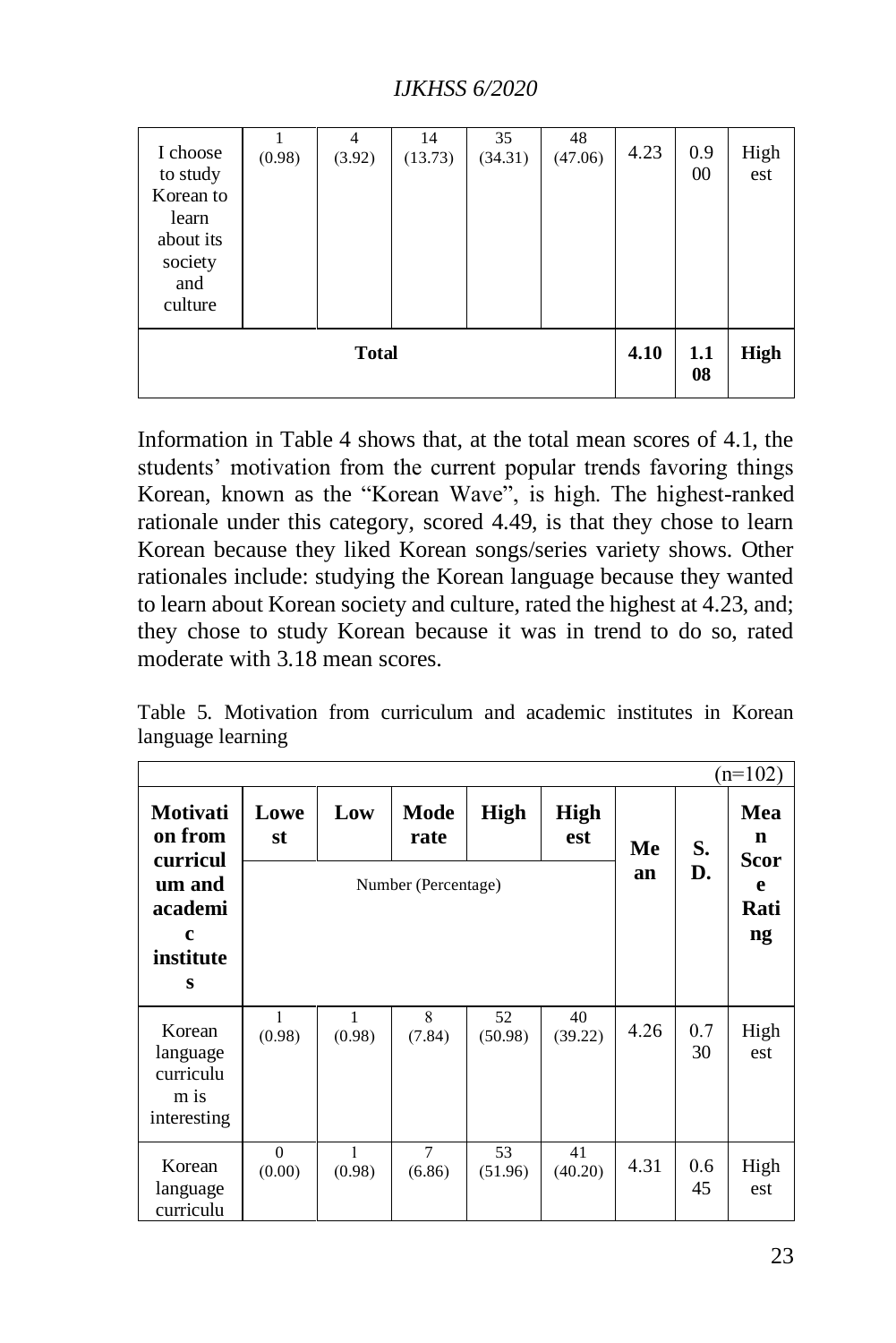| m<br>responds<br>to what I<br>want to<br>learn                                                                   |                            |                          |                        |                          |               |      |               |             |
|------------------------------------------------------------------------------------------------------------------|----------------------------|--------------------------|------------------------|--------------------------|---------------|------|---------------|-------------|
| Korean<br>language<br>curriculu<br>m helps<br>improve<br>language<br>proficienc<br>y                             | 1<br>(0.98)                | $\overline{0}$<br>(0.00) | 6<br>(5.88)            | 41<br>(40.20)            | 54<br>(52.94) | 4.44 | $0.6\,$<br>98 | High<br>est |
| Modern &<br>up-to-date<br>instruction<br>al media<br>is used in<br>Korean<br>teaching                            | $\mathbf{0}$<br>(0.00)     | 1<br>(0.98)              | 17<br>(16.67)          | 46<br>(45.10)            | 38<br>(37.25) | 4.19 | 0.7<br>41     | High        |
| Korean<br>teachers'<br>techniques<br>make<br>learning<br>Korean<br>enjoyable<br>and easy<br>to<br>understan<br>d | $\boldsymbol{0}$<br>(0.00) | 1<br>(0.98)              | 5<br>(4.90)            | 45<br>(44.12)            | 51<br>(50.00) | 4.43 | 0.6<br>37     | High<br>est |
| Korean<br>teachers<br>always<br>understan<br>d and pay<br>high<br>attention<br>to students                       | $\mathbf{0}$<br>(0.00)     | $\overline{0}$<br>(0.00) | 5<br>(4.90)            | 37<br>(36.27)            | 60<br>(58.82) | 4.54 | 0.5<br>92     | High<br>est |
| Korean is<br>taught by<br>native-                                                                                | $\boldsymbol{0}$<br>(0.00) | $\overline{0}$<br>(0.00) | $\mathbf{1}$<br>(0.98) | $\overline{4}$<br>(3.92) | 97<br>(95.10) | 4.94 | 0.2<br>75     | High<br>est |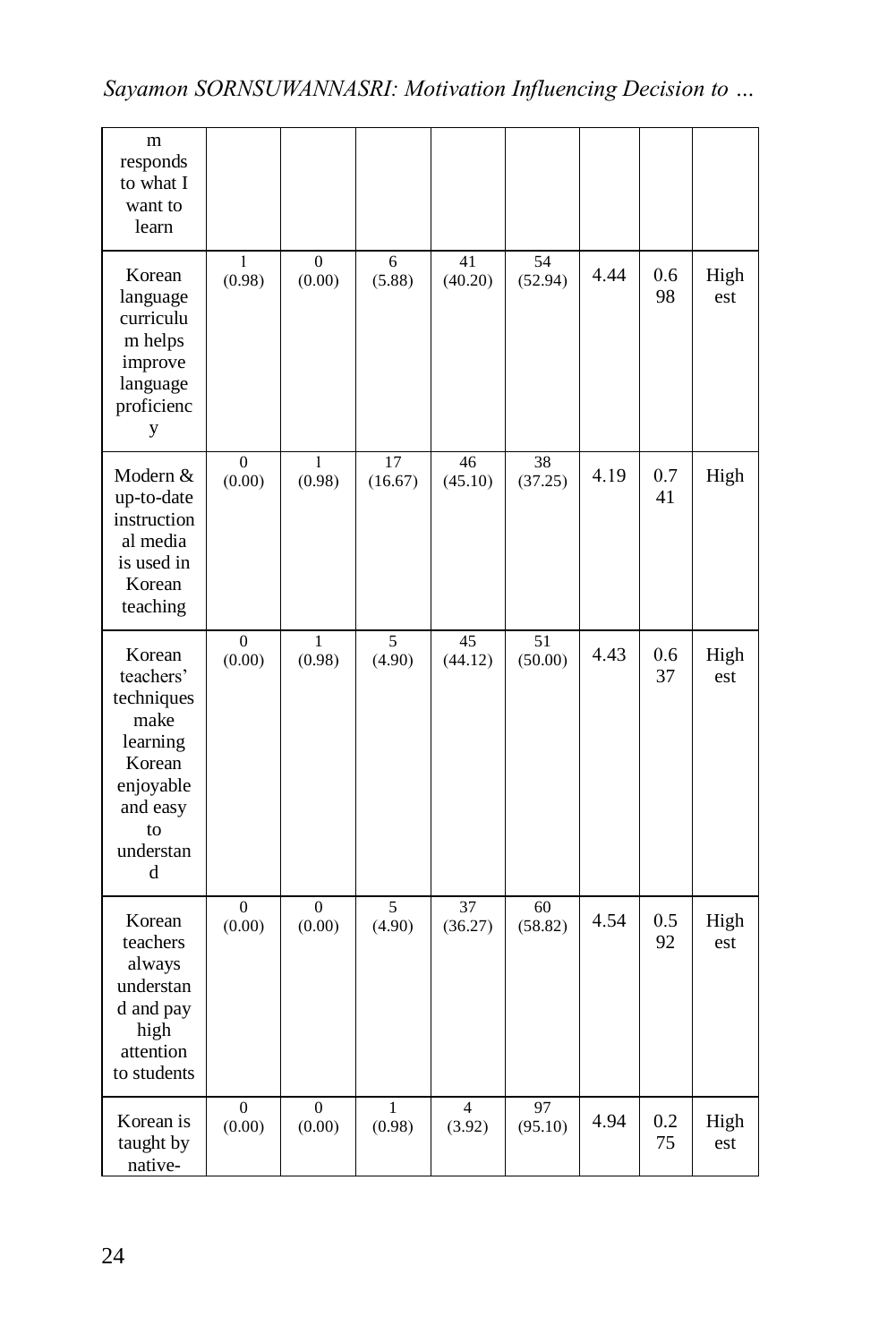| speaking<br>teachers                                                                                  |                          |                          |                    |               |               |      |           |             |
|-------------------------------------------------------------------------------------------------------|--------------------------|--------------------------|--------------------|---------------|---------------|------|-----------|-------------|
| Classroom<br>environme<br>nt is good<br>and<br>conducive<br>to learning                               | $\Omega$<br>(0.00)       | $\mathbf{1}$<br>(0.98)   | 13<br>(12.75)      | 48<br>(47.06) | 40<br>(39.22) | 4.25 | 0.7<br>10 | High<br>est |
| There are<br>many<br>extra-<br>curricular<br>activities<br>in addition<br>to<br>classroom<br>learning | 3<br>(2.94)              | $\overline{4}$<br>(3.92) | 37<br>(36.27)      | 32<br>(31.37) | 26<br>(25.49) | 3.73 | 0.9<br>87 | High        |
| A chance<br>to pursue<br>Korean<br>language<br>study in<br>South<br>Korea is<br>offered               | $\overline{7}$<br>(6.86) | $\tau$<br>(6.86)         | 35<br>(34.31)      | 29<br>(28.43) | 24<br>(23.53) | 3.55 | 1.1<br>31 | High        |
|                                                                                                       | 4.26                     | 0.8<br>32                | <b>High</b><br>est |               |               |      |           |             |

According to Table 5, motivation from curriculum and academic institutes behind the participants' decision to learn Korean is found to be at the highest level, with the total mean scores of 4.26. The highestrated rationale is that Korean classes were taught by native-speaking teachers, scored at 4.94. The second highest rationale with the mean scores of 4.54 is Korean teachers always understood and paid high attention to students. Other rationales behind the participants' decision to learn Korean are: Korean language curriculum helped improve their language proficiency, rated the highest at 4.44; Korean teachers applied teaching techniques that made the learning enjoyable and easy to understand, rated the highest at 4.43; the content of Korean language curriculum responded to what they wanted to learn, rated the highest at 4.31; Korean language curriculum was interesting, rated the highest at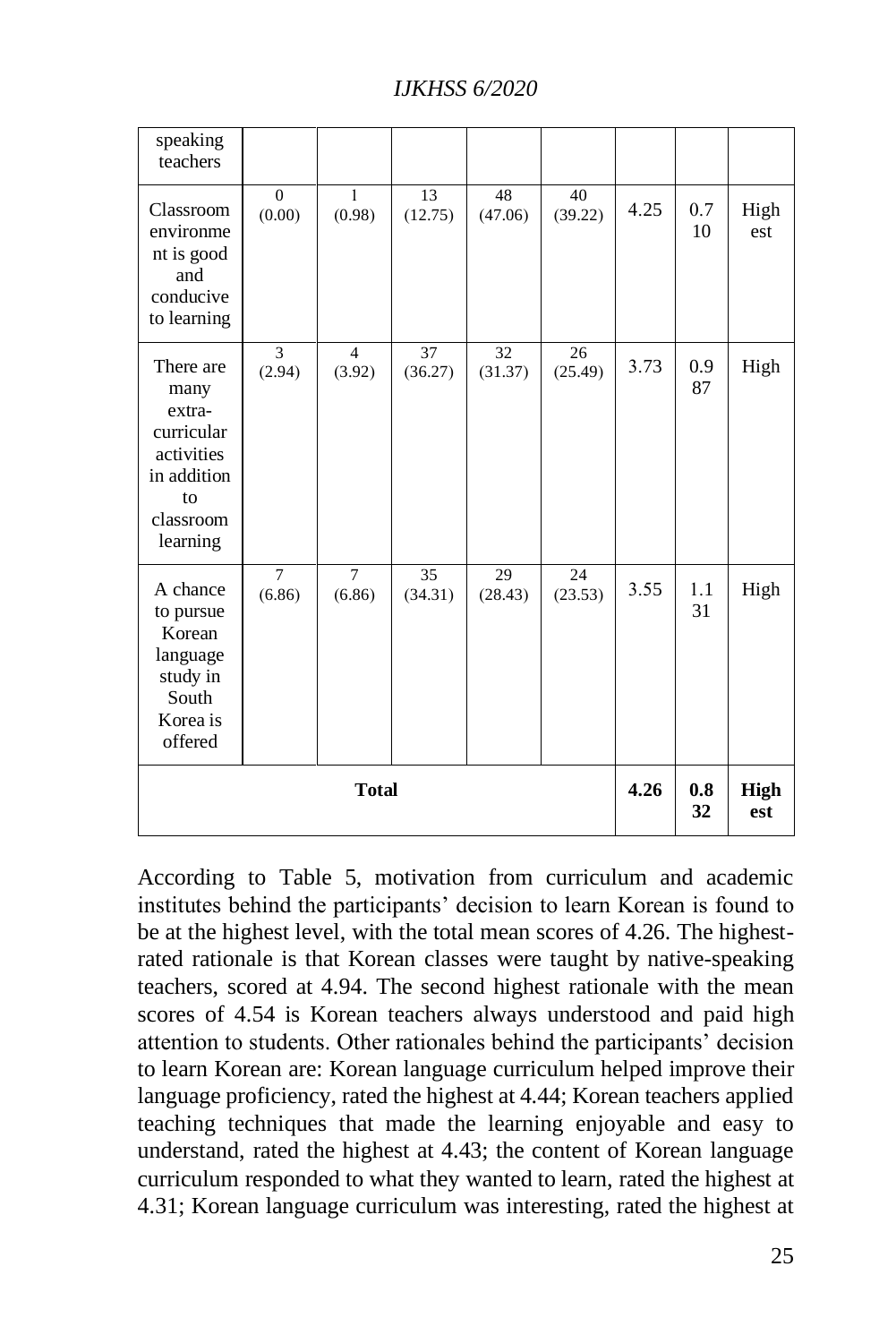4.26; the classroom environment was good and conducive to learning, rated the highest at 4.25; modern and up-to-date instructional media was used in Korean language teaching, rated high at 4.19; there were many extra-curricular activities in addition to classroom learning, rated high at 3.73, and; a chance to pursue Korean language study in South Korea was offered at Korean classes, rated high with the mean scores of 3.55.

|            |                |                          |       |            |             |      |       | $(n=102)$    |
|------------|----------------|--------------------------|-------|------------|-------------|------|-------|--------------|
| Motivati   | L <sub>0</sub> | L <sub>0</sub>           | Mod   | <b>Hig</b> | <b>High</b> | Mea  | S.D.  | <b>Mean</b>  |
| on from    | wes            | W                        | erate | h          | est         | n    |       | <b>Score</b> |
|            | t              |                          |       |            |             |      |       | Ratin        |
|            |                |                          |       |            |             |      |       | g            |
| Self       |                |                          |       |            | ✓           | 4.39 | 0.827 | Highes       |
|            |                |                          |       |            |             |      |       | t            |
| Society    |                | $\overline{\phantom{0}}$ | ✓     |            |             | 3.24 | 1.400 | Moder        |
|            |                |                          |       |            |             |      |       | ate          |
| Korean     |                |                          |       | ✓          |             | 4.10 | 1.108 | High         |
| Wave       |                |                          |       |            |             |      |       |              |
| Curriculu  |                |                          |       |            | ✓           | 4.26 | 0.832 | Highes       |
| m and      |                |                          |       |            |             |      |       | t            |
| academic   |                |                          |       |            |             |      |       |              |
| institutes |                |                          |       |            |             |      |       |              |

Table 6. Summary of motivation for Korean language learning

Table 6 illustrates and summarizes the significance of each type of motivation that influences the participants' decision to learn the Korean language. Self-motivation is observed to have the highest impact on the students' motivation, with the mean score of 4.39. Another highestimpact motivation is the one from curriculum and academic institutes, having 4.26 mean scores. Motivation from popular trends is rated high at 4.1, while the lowest ranking motivation in this group is social motivation, rated moderate with the mean scores of 3.24**.**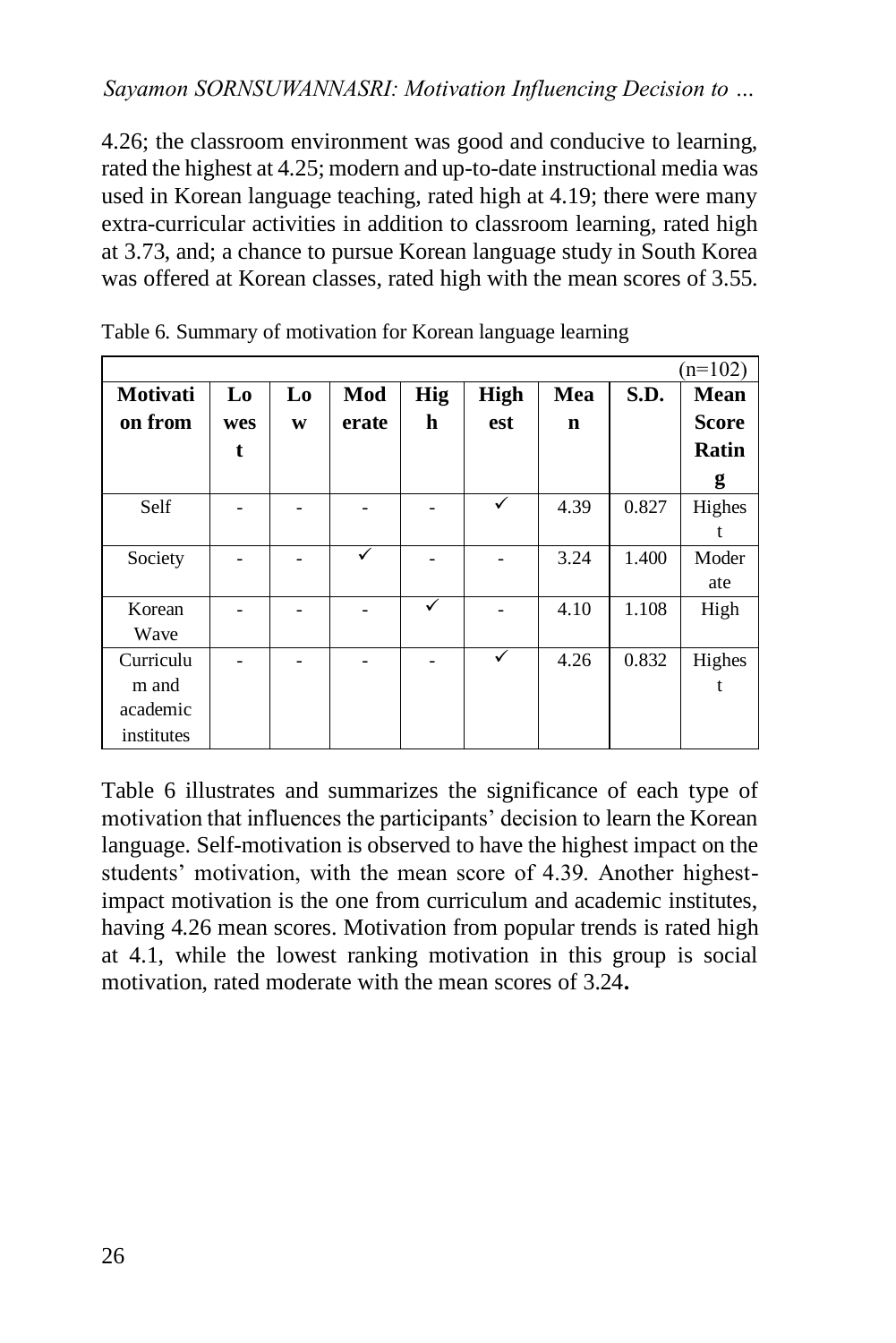## 4.3. Students' post-graduation expectations for Korean language learning

This section elaborates on the students' expectations for their Korean language study after graduating from the university. Results of the analysis are presented in the following table, which include frequency, percentage, mean, standard deviation, and mean score level.

|                       |                |                |                     |             |             |      |       | $(n=102)$    |
|-----------------------|----------------|----------------|---------------------|-------------|-------------|------|-------|--------------|
| Post-                 | Lowe           | Low            | Mod                 | <b>High</b> | <b>High</b> |      |       |              |
| graduati              | st             |                | erate               |             | est         |      |       |              |
| on                    |                |                |                     |             |             | Me   | S.D   | <b>Mean</b>  |
| expectati             |                |                | Number (Percentage) |             |             | an   |       | <b>Score</b> |
| ons for               |                |                |                     |             |             |      |       | Ratin        |
| Korean                |                |                |                     |             |             |      |       | g            |
| language              |                |                |                     |             |             |      |       |              |
| learning              |                |                |                     |             |             |      |       |              |
|                       |                |                |                     |             |             |      |       |              |
| I will be             | $\mathbf{0}$   | $\mathbf{0}$   | $\overline{7}$      | 27          | 68          | 4.60 | 0.618 | Highest      |
| able to               | (0.00)         | (0.00)         | (6.86)              | (26.47)     | (66.67)     |      |       |              |
| fluently<br>converse  |                |                |                     |             |             |      |       |              |
| in Korean             |                |                |                     |             |             |      |       |              |
| with the              |                |                |                     |             |             |      |       |              |
| Koreans               |                |                |                     |             |             |      |       |              |
|                       |                |                |                     |             |             |      |       |              |
| I will have           | $\overline{0}$ | $\overline{2}$ | 18                  | 34          | 48          | 4.25 | 0.817 | Highest      |
| new                   |                |                |                     |             |             |      |       |              |
| friends               | (0.00)         | (1.96)         | (17.65)             | (33.33)     | (47.06)     |      |       |              |
|                       |                |                |                     |             |             |      |       |              |
| I will be             | $\overline{0}$ | $\overline{0}$ | $\overline{4}$      | 19          | 79          | 4.41 | 0.722 | Highest      |
| able to<br>understand | (0.00)         | (0.00)         | (3.92)              | (18.63)     | (77.45)     |      |       |              |
| Korean                |                |                |                     |             |             |      |       |              |
| songs/                |                |                |                     |             |             |      |       |              |
| series/               |                |                |                     |             |             |      |       |              |
| variety               |                |                |                     |             |             |      |       |              |
| shows well            |                |                |                     |             |             |      |       |              |
|                       |                |                |                     |             |             |      |       |              |
| I will be             | $\mathbf{0}$   | $\mathbf{1}$   | 11                  | 35          | 55          | 4.41 | 0.722 | Highest      |
| able to               |                |                |                     |             |             |      |       |              |
| understand            | (0.00)         | (0.98)         | (10.78)             | (34.31)     | (53.92)     |      |       |              |
| Korean                |                |                |                     |             |             |      |       |              |

Table 7. Students' post-graduation expectations for Korean language learning

Ē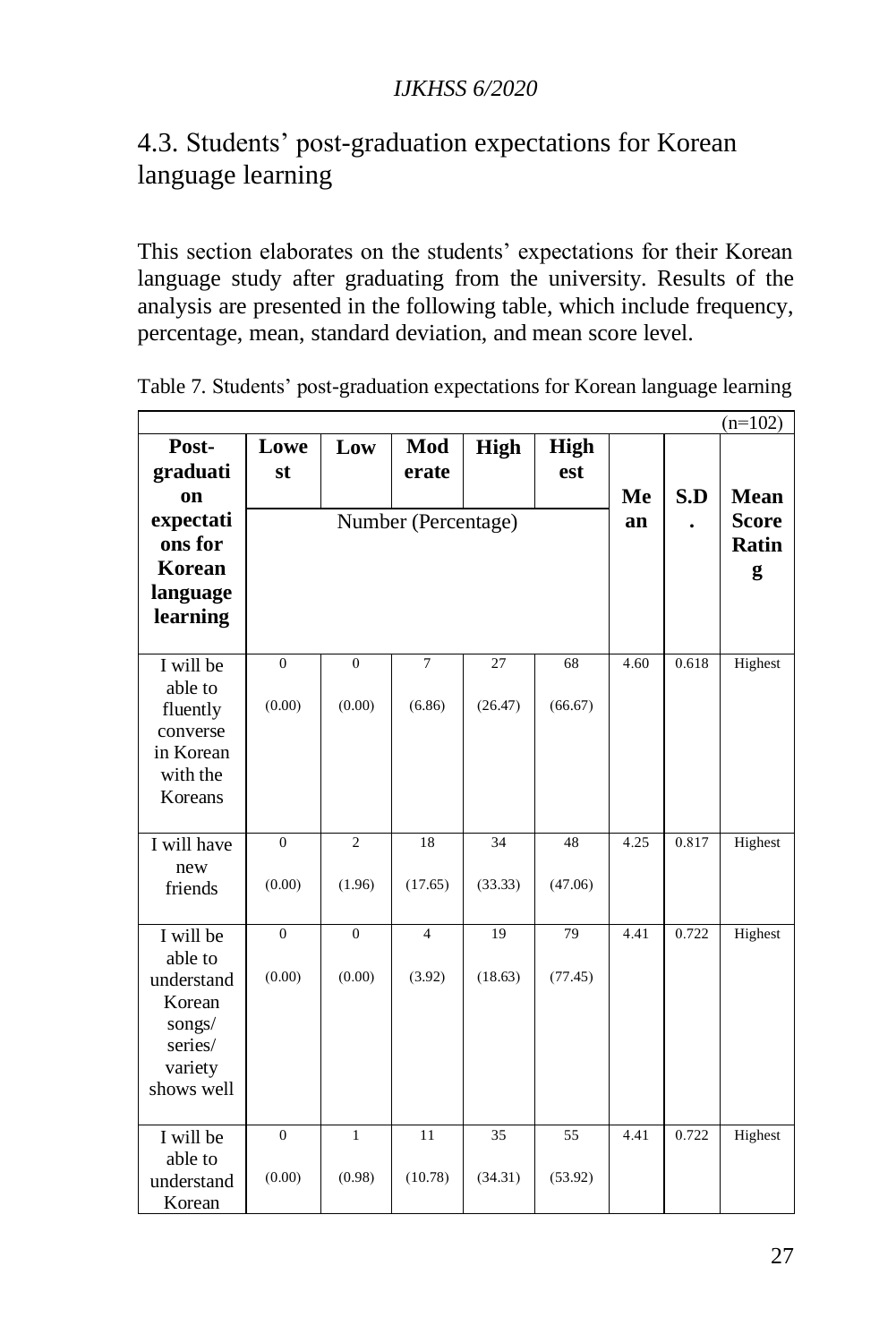| society &<br>culture<br>well |                |                |         |         |         |      |       |         |
|------------------------------|----------------|----------------|---------|---------|---------|------|-------|---------|
| I will have                  | $\overline{0}$ | $\overline{5}$ | 17      | 23      | 57      | 4.29 | 0.918 | Highest |
| a chance to<br>further my    | (0.00)         | (4.90)         | (16.67) | (22.55) | (55.88) |      |       |         |
| study in<br>South            |                |                |         |         |         |      |       |         |
| Korea                        |                |                |         |         |         |      |       |         |
|                              |                |                |         |         |         |      |       |         |
| I will be                    | 1              | 3              | 10      | 28      | 60      | 4.40 | 0.859 | Highest |
| able to use                  |                |                |         |         |         |      |       |         |
| my Korean                    | (0.98)         | (2.94)         | (9.80)  | (27.45) | (58.82) |      |       |         |
| language                     |                |                |         |         |         |      |       |         |
| proficienc                   |                |                |         |         |         |      |       |         |
| y in my<br>future            |                |                |         |         |         |      |       |         |
| careers                      |                |                |         |         |         |      |       |         |
|                              |                |                |         |         |         |      |       |         |

The overall post-graduation expectations of the students for their Korean language study are found to be at 4.45 mean scores, which can be interpreted as the highest level. The highest-ranking expectation is that they will be able to fluently converse in Korean with the Koreans, rated highest at 4.60. The next highest-ranking expectations are that they will be able to understand Korean songs/ series/ variety shows well and that they will be able to understand Korean society & culture well, both of which were rated the highest with the mean scores of 4.41. Other expectations include: they will be able to use their Korean language proficiency in future careers, rated the highest at 4.40; they will have a chance to further their study in South Korea, rated the highest at 4.29, and; they will have new friends, rated the highest with the mean scores of 4.25. To sum up, the participants are found to have the highest level of expectations for Korean language learning in every aspect after graduating from the university.

## 5. Conclusion

This study, titled *Motivation Influencing Decision to Learn Korean Language Among Chiang Mai University Students*, is a survey research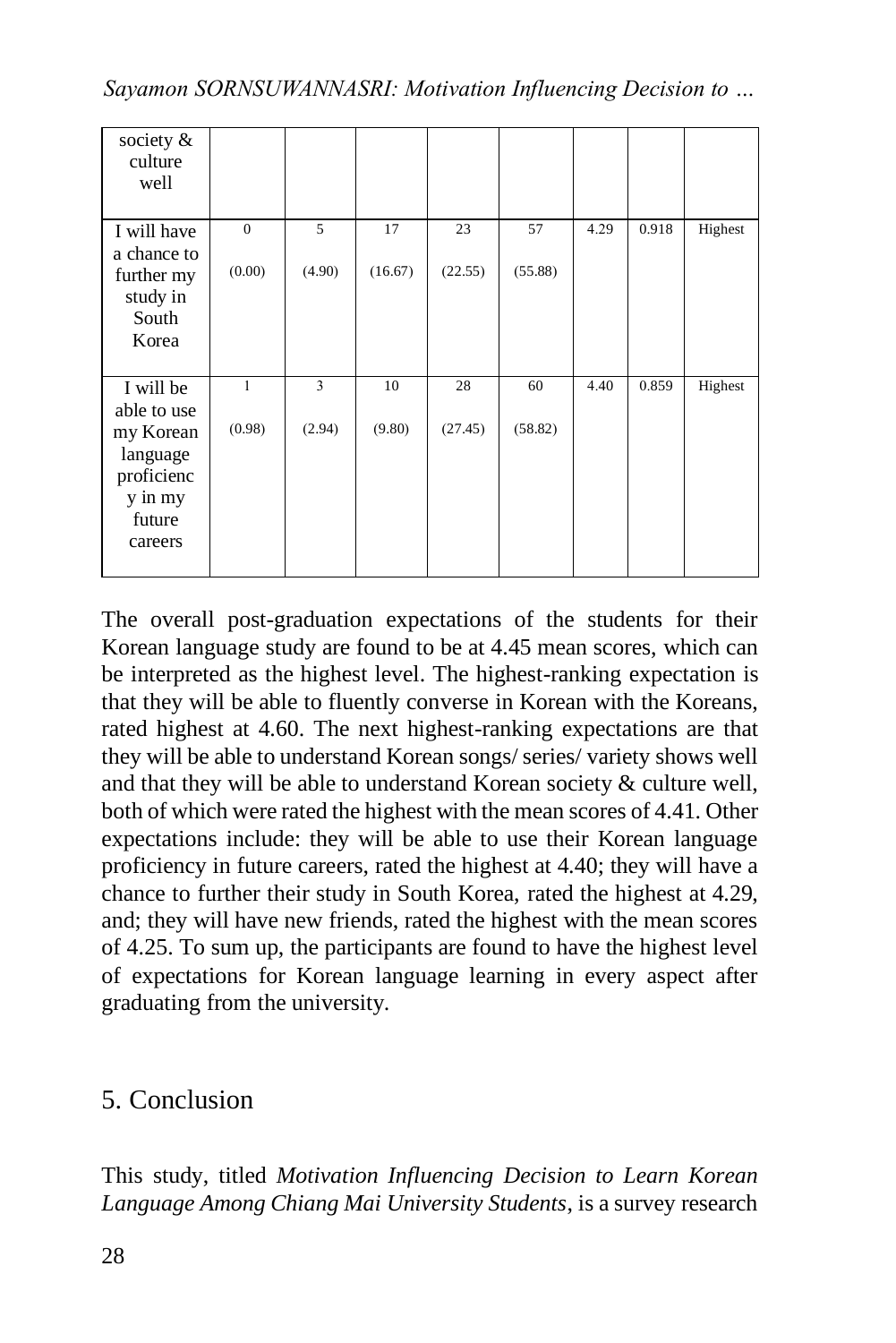using a questionnaire as an instrument for data collection. The objectives of this study were to examine motivation behind Chiang Mai University students' decision to learn the Korean language as well as to explore their expectations for Korean language learning after graduating from the university. Convenience Sampling method was implemented through a questionnaire to recruit 102 participants among students enrolling in Korean language courses as their electives or minor subjects. Data were collected during May to July 2019, and descriptive statistics, namely frequency, percentage, mean, and standard deviation, were used to analyze the data. The research results were as follows.

### 5.1. Participants' demographic profile

The participants' demographic characteristics, namely gender, age and affiliation, are explained below.

Gender: the majority, 90 participants and equivalent to 88.24 percent, were females, while there were 12 male participants, equivalent to 11.76 percent.

Age: age is classified into four age categories:  $18 - 19$  years,  $20 - 21$  years,  $22 - 23$  years, and  $24 - 26$  years. The majority of respondents was in the  $20 - 21$  years category (55 participants; 53.92) percent), and the rest were in the  $22 - 23$  years category (31 participants; 30.39 percent), the  $18 - 19$  years category (11 participants; 10.78) percent) and the  $24 - 26$  years category (5 participants; 4.90 percent) respectively.

Academic affiliation: the respondents are found to be students of nine faculties. The majority of them were from the Faculty of Humanities (54 participants; 52.94 percent), and the rest were from the Faculty of Science (26 participants; 25.49 percent), the Faculty of Political Science (6 participants; 5.88 percent), the Faculties of Social Science, Economics and Mass Communication (4 participants; 3.92 percent each), and the Faculties of Engineering and Veterinary Medicine (1 participant; 0.98 percent each) consecutively.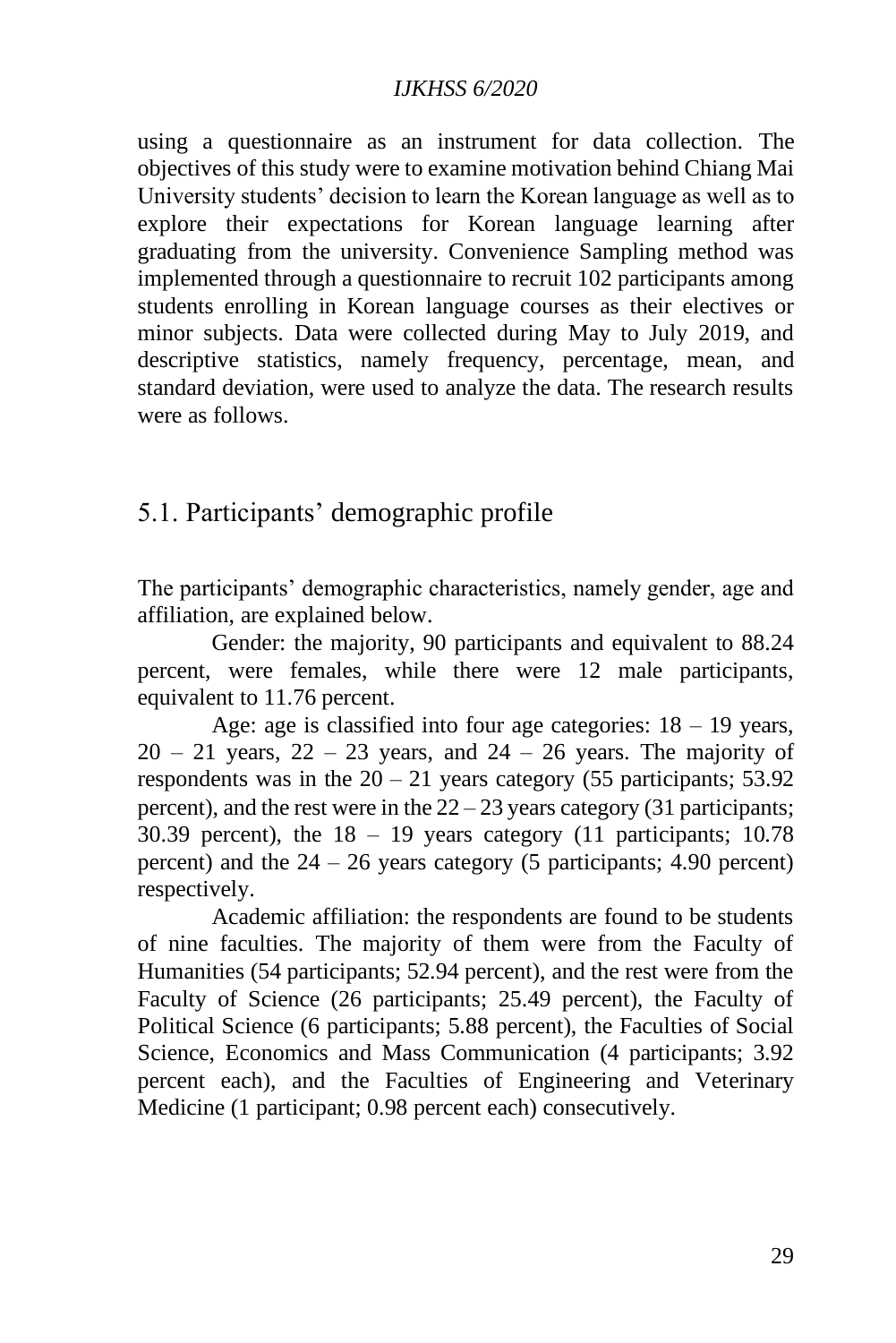# 5.2. Participant's motivation influencing their decision to learn Korean language

From the study, self-motivation is observed to have the highest impact on the participants' motivation to learn Korean, with the mean scores of 4.39. Another motivation with the highest level of impact is the motivation from curriculum and academic institutes, having 4.26 mean scores. Motivation from popular trends is rated high at 4.1, while social motivation is rated as having a moderate level, with the mean scores of 3.24.

Comparing to the results of Sornsuwannasri (2020), both secondary and university students have the highest scales of selfmotivation to learn Korean, which is the same as the results of this research. The interesting difference is the second result of motivation type. Both researches found that the second level of impact is the motivation from curriculum and academic institutes, however this type of motivation was not rated into the highest scales in Sornsuwannasri (2020). This means Chiang Mai University students focus on a curriculum and academic institutes' quality more than the secondary schools and universities students in the upper northern region of Thailand combined.

## 5.3. Participants' post-graduation expectations for Korean language learning

The students' overall post-graduation expectations for their Korean study are observed to be at the highest level, with the total mean scores of 4.45. The highest-ranking expectation is that they will be able to converse in Korean fluently with Korean native speakers, rated highest at 4.60. The participants then expect to be able to understand Korean songs/series/variety shows well and to be able to understand Korean society and culture well, both rated the highest at 4.41 mean scores. Other expectations are: they will be able to use their Korean language proficiency in future careers, rated the highest at 4.40; they will have a chance to further their study in South Korea, rated the highest at 4.29, and; they will have new friends, rated the highest with the mean scores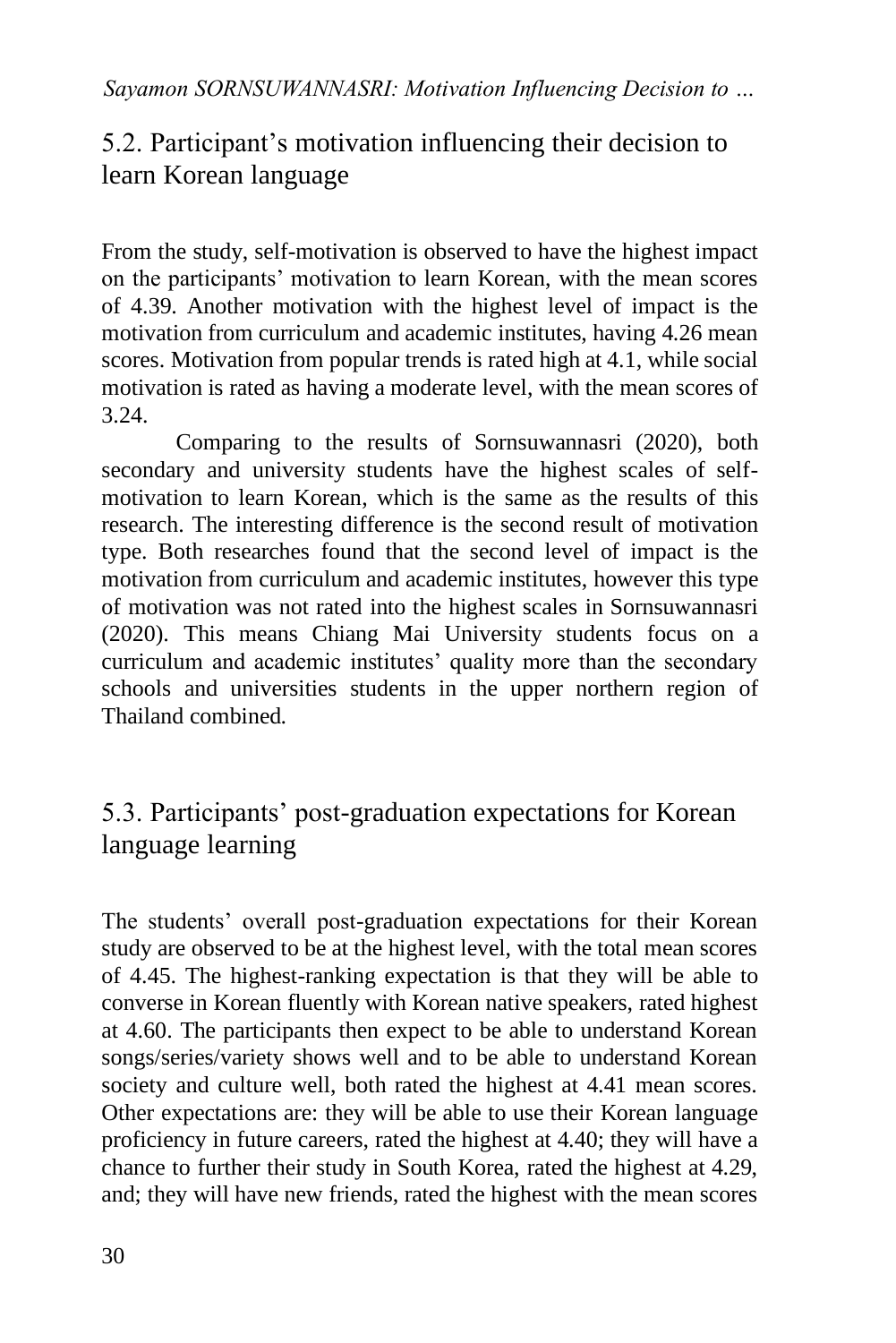of 4.25. Hence, it can be summarized that the participants have the highest expectations for Korean language learning in every aspect after graduation**.**

6. Discussion

## 6.1. Discussion on motivations for Korean language learning

The findings show that self-motivation plays a key role in most participants' decision to study the Korean language, evidenced by the highest scores among all types of motivation. This is in line with many related studies, which indicated that self-motivation is the most influential factor affecting learners' decision to learn any language. The second important motivation, yet also rated the highest in terms of its influence, is the motivation from curriculum and academic institutes. This point might be beneficial to academic institutes in designing a high-quality, motivational curriculum and teaching techniques so as to attract students. The next significant motivation, rated high, is motivation from popular trends. K-pop has undoubtedly been an extremely popular and favorable trend that fosters a greatly positive attitude towards South Korea and the Korean language, hence making it a powerful and indispensable force in motivating a large number of youths and fans to learn Korean. The least significant motivation found through this research is social motivation, which was rated moderate among the participants in terms of its impact on their decision to learn the Korean language.

In conclusion, the study results suggest that the students' decision to study Korean is most influenced by self-motivation, which is intrinsic motivation. The result has reflected a congruence with Vansteenkiste et al (2004), Sheldon et al (2004), and Geddes (2016) which their researches support intrinsic motivation among the second language learners. On the other hand, extrinsic motivation, which in this this research covers motivation from curriculum, popular trends and the society successively, is observed to be less instrumental in their Korean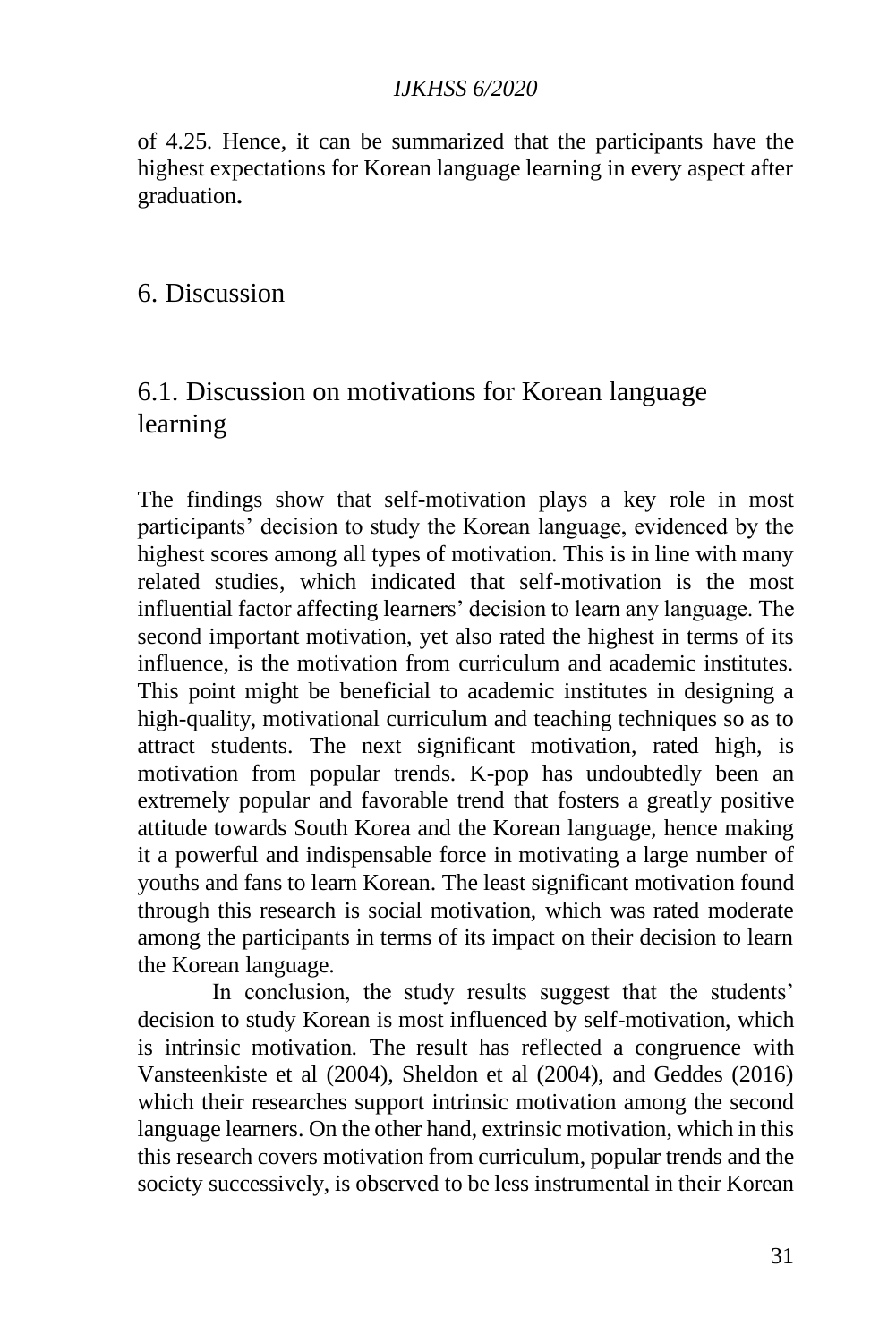learning decision. However, it is worth noting that the more conducive to learning such extrinsic motivation is, as well as the better such extrinsic motivation can develop a positive attitude towards Korean language learning, the higher its influence on the students' decision to study Korean becomes.

## 6.2. Discussion on students' post-graduation expectations for Korean language learning

It can be seen from the study results that the participants' expectations for their Korean language study reach the highest level in every aspect. These aspects are: the ability to communicate fluently in Korean with the Koreans; the ability to understand Korean songs/ series/ variety shows well; the ability to understand Korean society & culture well; the ability to use Korean language proficiency in their future careers; a chance to further their study in South Korea, and; a chance to have new friends, respectively.

The students' decision to learn Korean indicates their willingness to sacrifice their time, resources and effort in the study; therefore, highest expectations for satisfying outcomes is quite obvious. Contrariwise, these high expectations can be regarded as a driving force behind their motivation to achieve their goals, which corresponds to Growth Needs in Alderfer's (1966) ERG Theory; and Vroom's (1964) notion stating that increased efforts at work arise from expectations for some satisfying outcomes. For Korean teachers, these results about students' expectation should be noted. The creative designs of Korean curriculum, teaching techniques, etc, in order to meet the learners' most satisfaction, also correspond to Dörnyei's (1994) framework of second language motivation.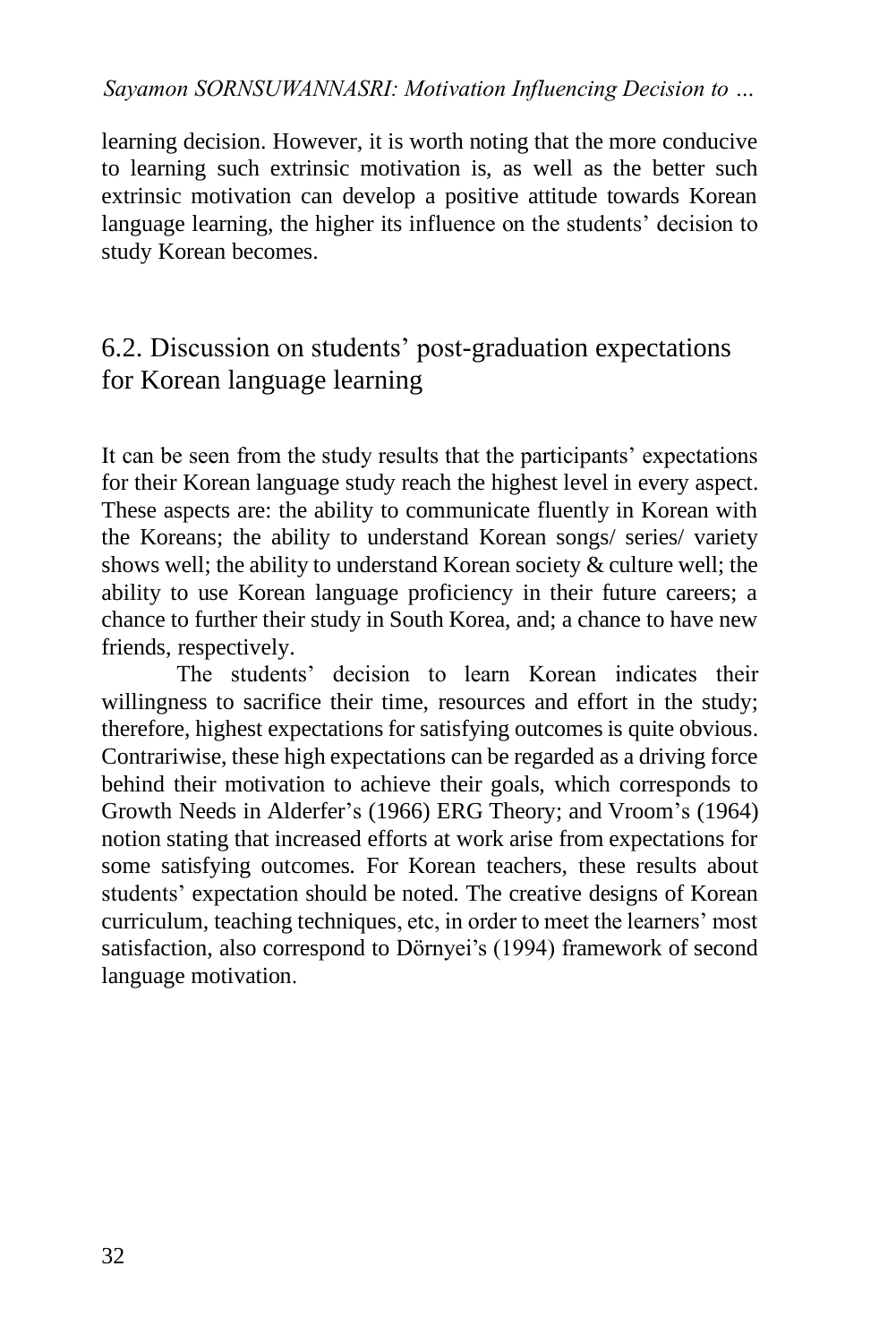#### Bibliography

- Alderfer, Clayton P. 1966. *Differential Importance of Human Needs as a Function of Satisfaction Obtained in the Organization*. Unpublished Doctoral Dissertation, Yale University, New Haven, CT.
- Chen, Yei-Yi, Fang, WenChang. 2008. The Moderating Effect of Impression Management on the Organizational Politics– Performance Relationship. *Journal of Business Ethics* 79: 263– 277. Retrieved December 30, 2020, from [https://doi.org/10.1007/s10551-007-9379-3.](https://doi.org/10.1007/s10551-007-9379-3)
- Chinakun, Mathumon. 2015. *แรงจูงใจที่มีอิทธิพลในการตัดสินใจเลือกเรียนภาษาเกาหลี ใน สถาบันสอนภาษาของประชาชน ในกรุงเทพมหานคร Ræng Chungchai Thi Mi Itthiphon Nai Kantatsinchai Lưak Rian Phasa Kaoli Nai Sathaban Son Phasa Khong Prachachon Nai Krung Thep Maha Nakhon* (*Motivation Affecting the Selection of Korean Language Institutions of the People in Bangkok*). Bachelor of Business Administration Thesis, Silpakorn University.
- Damron, July and Forsyth, Justin. 2012. Korean Language Studies: Motivation and Attrition. *Journal of the National Council of Less Commonly Taught Languages* 12: 161-188. Retrieved January 30, 2020, from [http://www.ncolctl.org/files/korean](http://www.ncolctl.org/files/korean-language.pdf)[language.pdf.](http://www.ncolctl.org/files/korean-language.pdf)
- Dörnyei, Zoltán. 1994. Motivation and Motivating in the Foreign Language Classroom. *Modern Language Journal* 78(3): 273- 284. Retrieved January 30, 2020, from [https://doi.org/10.2307/330107.](https://doi.org/10.2307/330107)
- Eadkhao, Sukanya. 2011. *ปัจจัยที่ส่งผลต่อการตัดสินใจเลือกเรียนภาษาญี่ปุ่นที่โรงเรียนสอน ภาษาญี่ปุ่นในกรุงเทพมหานคร Patchai Thi Song Phon To Kantatsinchai Luak Rian Phasa Yipun Thi Rongrian Son Phasa Yipun Nai Krung Thep Maha Nakhon* (*Factor Affecting the Selection of Japanese Language School in Bangkok*). Master of Business Administration Thesis, Rajamangala University of Technology Thanyaburi.
- Gardner, Robert C. 1996. Motivation and Second Language Acquisition: Perspectives. *Journal of the Canadian Association of Applied Linguistics* 18: 19-42.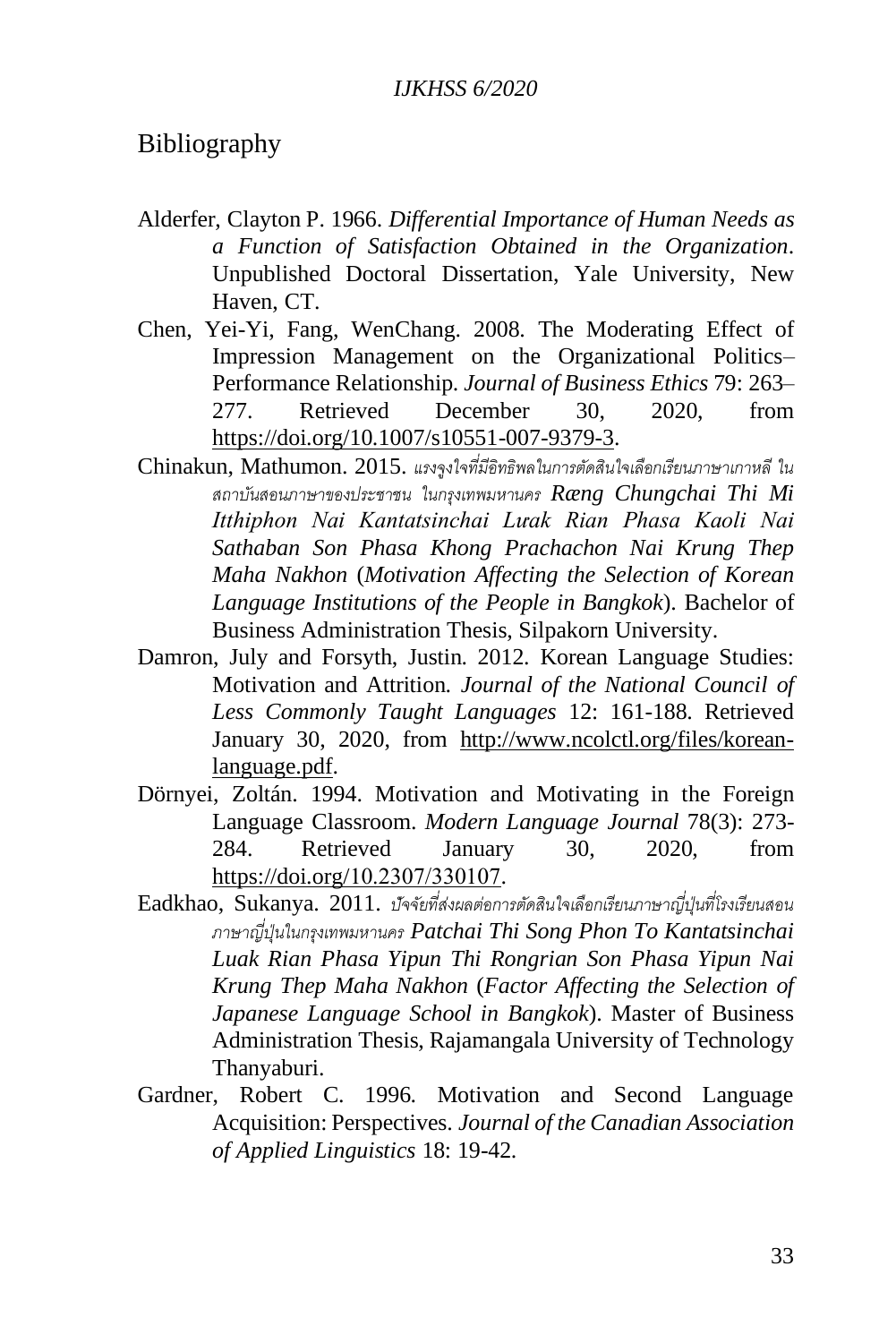- Gardner, Robert C., and Lambert, Wallace E. 1972. *Attitudes and Motivation in Second Language Learning*. Rowley, MA: Newbury House Publishers.
- Geddes, Aaron J. 2016. Korean University Students' Attitudes and Motivation towards Studying English. *Universal Journal of Educational Research* 4(4): 704-715. Retrieved December 3, 2020, from [https://doi.org/10.13189/ujer.2016.040407.](https://doi.org/10.13189/ujer.2016.040407)
- Jeong, Hee-Jeong. 2012. Needs Analysis of Korean Language Programs. *The Korean Language in America* 17: 49-62. Retrieved December 3, 2020, from [http://www.jstor.org/stable/42922357.](http://www.jstor.org/stable/42922357)
- Lee, Cheng-Wen, Kim, Min-Sun. 2017. The Motivation For Learning Korean Among The Taiwanese. *Ecoforum Journal* 6(3). Retrieved December 3, 2020 from [http://www.ecoforumjournal.ro/index.php/eco/article/view/68](http://www.ecoforumjournal.ro/index.php/eco/article/view/685/425) [5/425.](http://www.ecoforumjournal.ro/index.php/eco/article/view/685/425)
- Maharat, Jenjira. 2012. *พฤติกรรมและความพึงพอใจในการเลือกเรียนภาษาต่างประเทศ ใน สถาบันสอนของนักศึกษาระดับปริญญาตรี มหาวิทยาลัยเชียงใหม่ Phruttikam Læ Khwamphungphochai Nai Kanluak Rian Phasa Tangprathet Nai Sathaban Son Khong Naksuksa Radap Parinya Tri Mahawitthayalai Chiang Mai* (*Behavior And Satisfaction In Choosing to Study Foreign Languages in Teaching Institutions of Undergraduate Students of Chiang Mai University*). Research Exercise in Economics, Chiang Mai University.
- Maslow, Abraham 1954. *Motivation and Personality*. New York: Harper.
- Moore, Kenneth D. 2009. *Effective Instructional Strategies: From Theory to Practice*. United States of America: SAGE Publications, Inc.
- Root, Elisabeth. 1999. *Motivation and Learning Strategies in a Foreign Language Setting: A Look at a Learner of Korean*. Minneapolis: Center for Advanced Research on Language Acquisition, University of Minnesota.
- Rubenfeld, Sara, Sinclair, Lisa, Clement, Richard. 2007. Second language learning and acculturation: The role of motivation and goal content congruence. *Journal of Language and Social Psychology* 10(3): 309-323. Retrieved December 30, 2020, from

<https://journals.lib.unb.ca/index.php/CJAL/article/view/19748>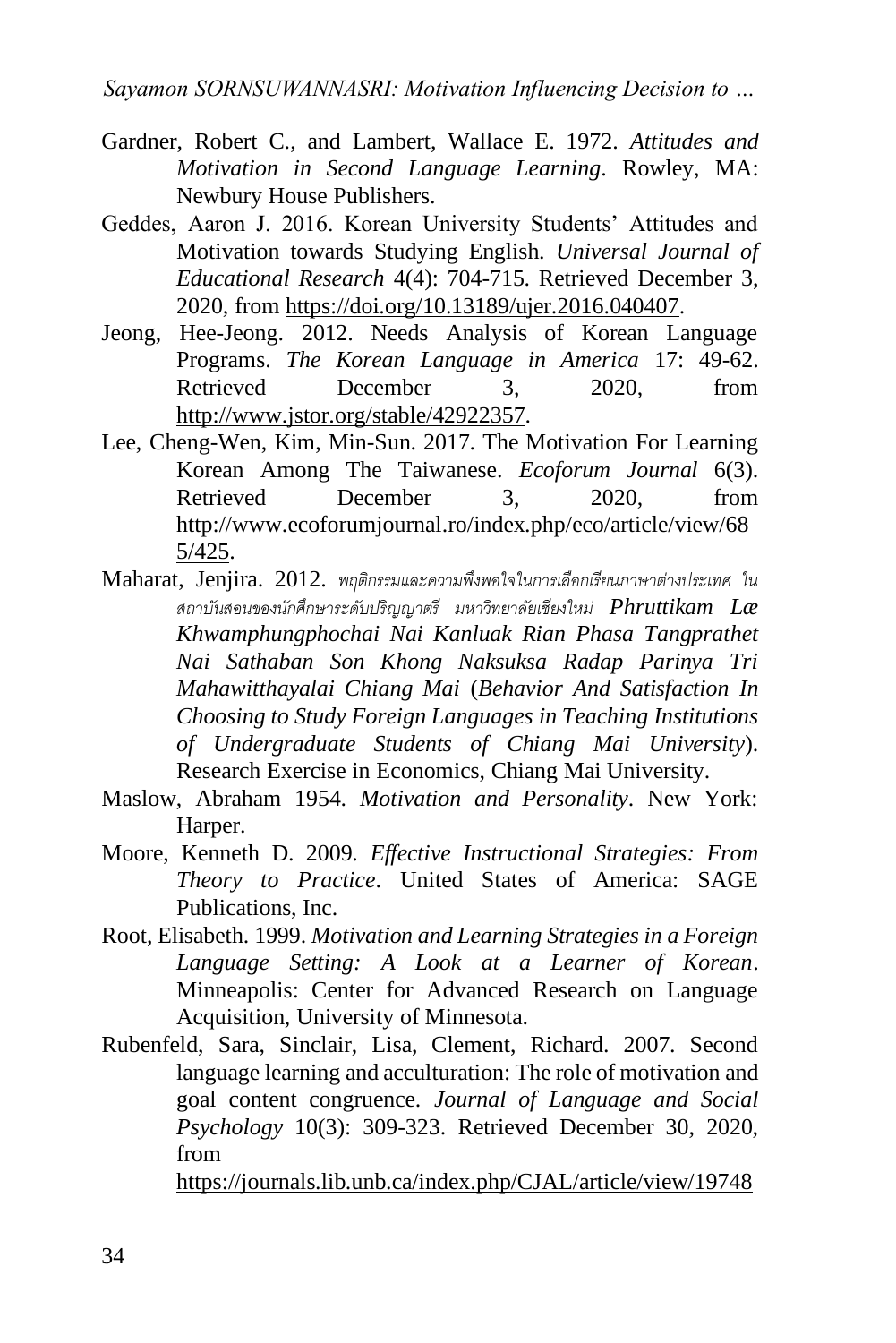- Skulthongaram, Tiptida, Kathavee, Amornrat, and Baithong, Wanvisa. 2018*. แรงจูงใจในการเรียนภาษาเกาหลี กรณีศึกษาของนักศึกษาวิชาเอกภาษาเกาหลี มหาวิทยาลัยหอการค้าไทย Ræng Chungchai Nai Kan Rian Phasa Kaoli: Korani Suksa Khong Naksuksa Wicha Ek Phasa Kaoli Mahawitthayalai Ho̜ kankha Thai* (*Motivation in Learning Korean Language: The Case Study of Korean Language Major Students at University of the Thai Chamber of Commerce, Thailand*). Conference Papers on the 2nd UTCC Academy Day, June 8, 2018, University of the Thai Chamber of Commerce.
- Sheldon, Kennon M., Ryan, Richard M., Deci, Edward L. and Kasser, Tim. 2004. The independent effects of goal contents and motives on well-being: It's both what you pursue and why you pursue it. *Personality and Social Psychology Bulletin* 30: 475– 486. Retrieved December 30, 2020, from [https://doi.org/10.1177/0146167203261883.](https://doi.org/10.1177/0146167203261883)
- Shon, Sunghee (손성희), Jeon, Nayoung (전나영). 2011. 한국어학습자의학습동기분석 Hangugeo Hagseubja-ui Hagseub Tonggi Bunseok (A Study of Language Learning Motivation of Korean Language Learners). 한국어교육 *Hangugeo Gyoyug* (*Journal of Korean Language Education*) 22(3): 133-152. Retrieved December 30, 2020, from [https://doi.org/10.18209/iakle.2011.22.3.133.](https://doi.org/10.18209/iakle.2011.22.3.133)
- Song, Suji, Pornsima, Derek. 2016. Motivation for Learning among Thai Students Studying Korean as a Foreign Language in Thailand. *Scholar: Human Sciences* 8(2): 154-164. Retrieved December 30, 2020, from [http://www.assumptionjournal.au.edu/index.php/Scholar/articl](http://www.assumptionjournal.au.edu/index.php/Scholar/article/view/2506) [e/view/2506.](http://www.assumptionjournal.au.edu/index.php/Scholar/article/view/2506)
- Sornsuwannasri, Sayamon. 2020. *ปัจจัยที่มีผลต่อแรงจูงใจในการเลือกเรียนภาษาเกาหลี ระดับมัธยมศึกษาและระดับมหาวิทยาลัยในเขตภาคเหนือตอนบนของประเทศไทย Patjai Thi Mi Phon To Ræng Chungchai Nai Kan Reuak Rian Phasa Kaoli Radap Matthayom Suksa Læ Radap Mahawitthayalai Nai Khet Pak Nuer Tonbon Khong Prathet Thai* (*Motivation Factors Affecting Korean Language Learning in Secondary Schools and Universities in the Upper Northern Region of Thailand*). *Journal of Human Sciences.* 21(3): 152-176. Retrieved December 30, 2020, from [https://so03.tci](https://so03.tci-thaijo.org/index.php/JHUMANS/article/view/243331)[thaijo.org/index.php/JHUMANS/article/view/243331.](https://so03.tci-thaijo.org/index.php/JHUMANS/article/view/243331)
- Spaulding, Cheryl L. 1992. *Motivation in the Classroom*. The United States: McGraw-Hill.